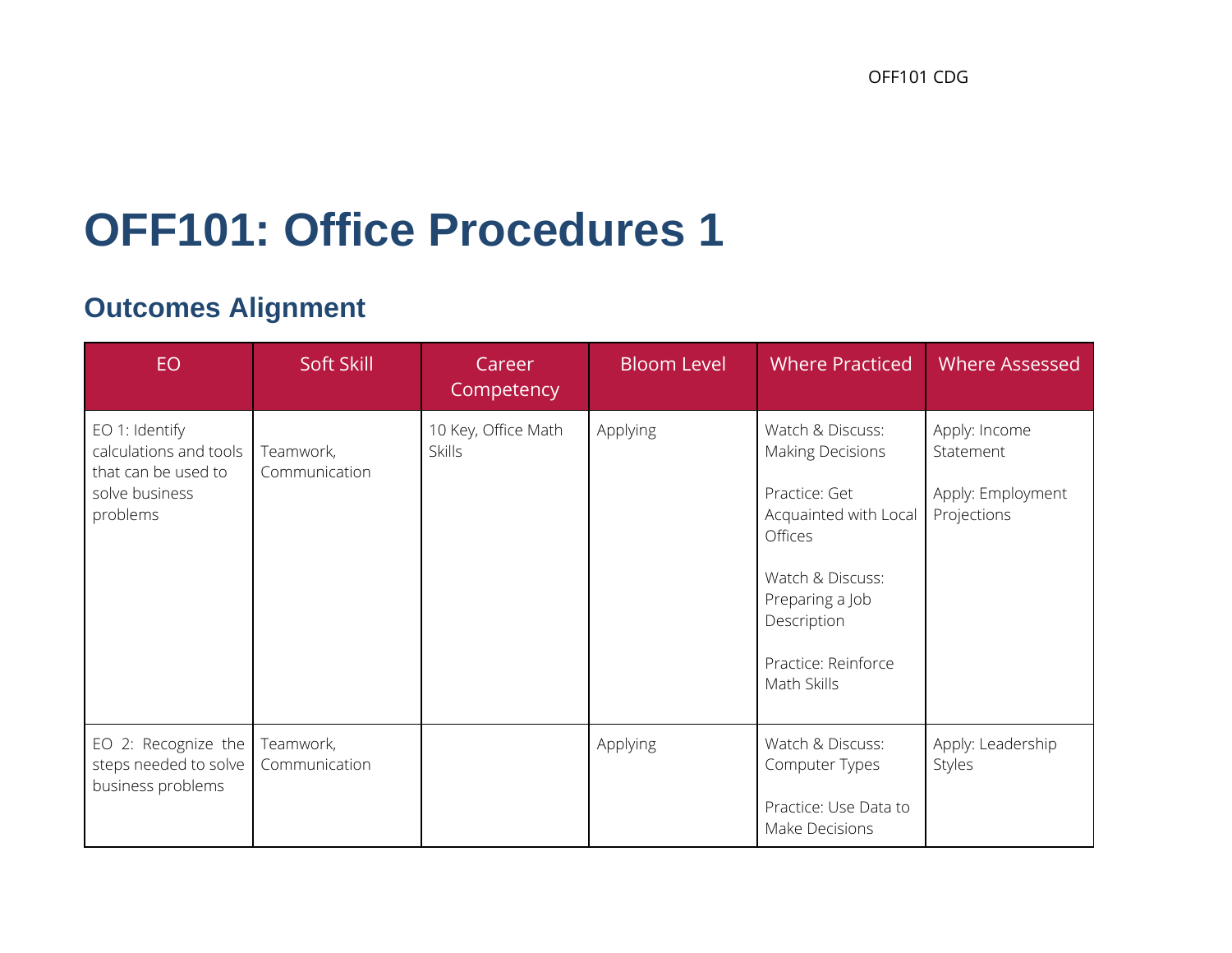Page 2 of 31

|                                                                                                  |                                      |          | Watch & Discuss:<br>Leadership Skills<br>Practice: Reinforce<br>Math Skills                                                                                                        |                                                                         |
|--------------------------------------------------------------------------------------------------|--------------------------------------|----------|------------------------------------------------------------------------------------------------------------------------------------------------------------------------------------|-------------------------------------------------------------------------|
| EO 3: Perform<br>calculations using<br>whole numbers,<br>fractions, decimals,<br>and percentages | 10 Key, Office Math<br><b>Skills</b> | Applying |                                                                                                                                                                                    | Apply: Reinforce Math<br><b>Skills</b>                                  |
| EO 4: Demonstrate<br>ability to solve<br>problems involving<br>numbers                           | Office Math Skills                   | Applying | Practice: Projected<br>Income Statements<br>Watch & Discuss:<br><b>Training Budget</b><br>Practice: Make a<br>Deposit<br>Watch & Discuss:<br><b>Electronic Check</b><br>Processing | Apply: Reconcile a<br>Cash Drawer<br>Apply: Payment<br><b>Discounts</b> |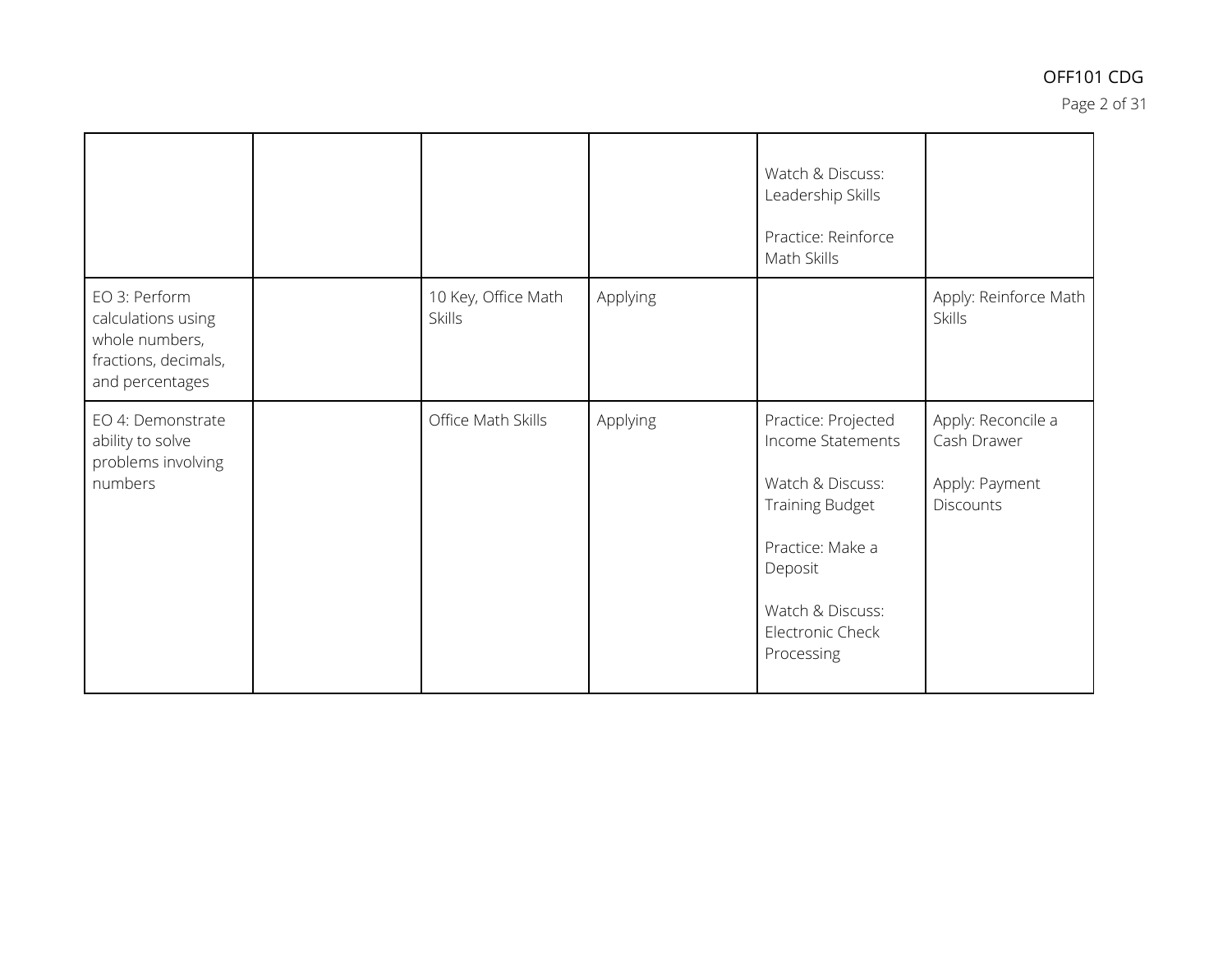# **Home Page**

| <b>Title</b>                          | <b>Description</b>                                                                                                                                                                                                                                                                                                                                                                                                                                                                                                                                                                                                                                 | <b>URL / Parameters / Notes</b>                                                                                                         |
|---------------------------------------|----------------------------------------------------------------------------------------------------------------------------------------------------------------------------------------------------------------------------------------------------------------------------------------------------------------------------------------------------------------------------------------------------------------------------------------------------------------------------------------------------------------------------------------------------------------------------------------------------------------------------------------------------|-----------------------------------------------------------------------------------------------------------------------------------------|
| Intro                                 | Welcome to OFF101: Office Procedures 1! Workers in many different<br>types of jobs perform office tasks. Examples include the recruiter in a<br>human resources department, the technician in a chemical<br>laboratory, the buyer in a department store, and the auditor in a<br>public accounting firm. All these workers perform a range of office<br>tasks during a typical work week. All workers, regardless of their<br>duties, must understand how office functions relate to their work.<br>They must also know how their work relates to the total organization.<br>This course addresses these topics and provides practical experience! | Add intro. 2-3 sentences. Engage the<br>students. Get them excited about the<br>course. Help them understand why<br>they are taking it. |
| Announcements from Your<br>Instructor |                                                                                                                                                                                                                                                                                                                                                                                                                                                                                                                                                                                                                                                    | Leave blank unless you have course<br>announcements you want to roll with<br>the course.                                                |
| Course Outline                        |                                                                                                                                                                                                                                                                                                                                                                                                                                                                                                                                                                                                                                                    | The course outline is a Word doc.<br>Link the syllabus here.                                                                            |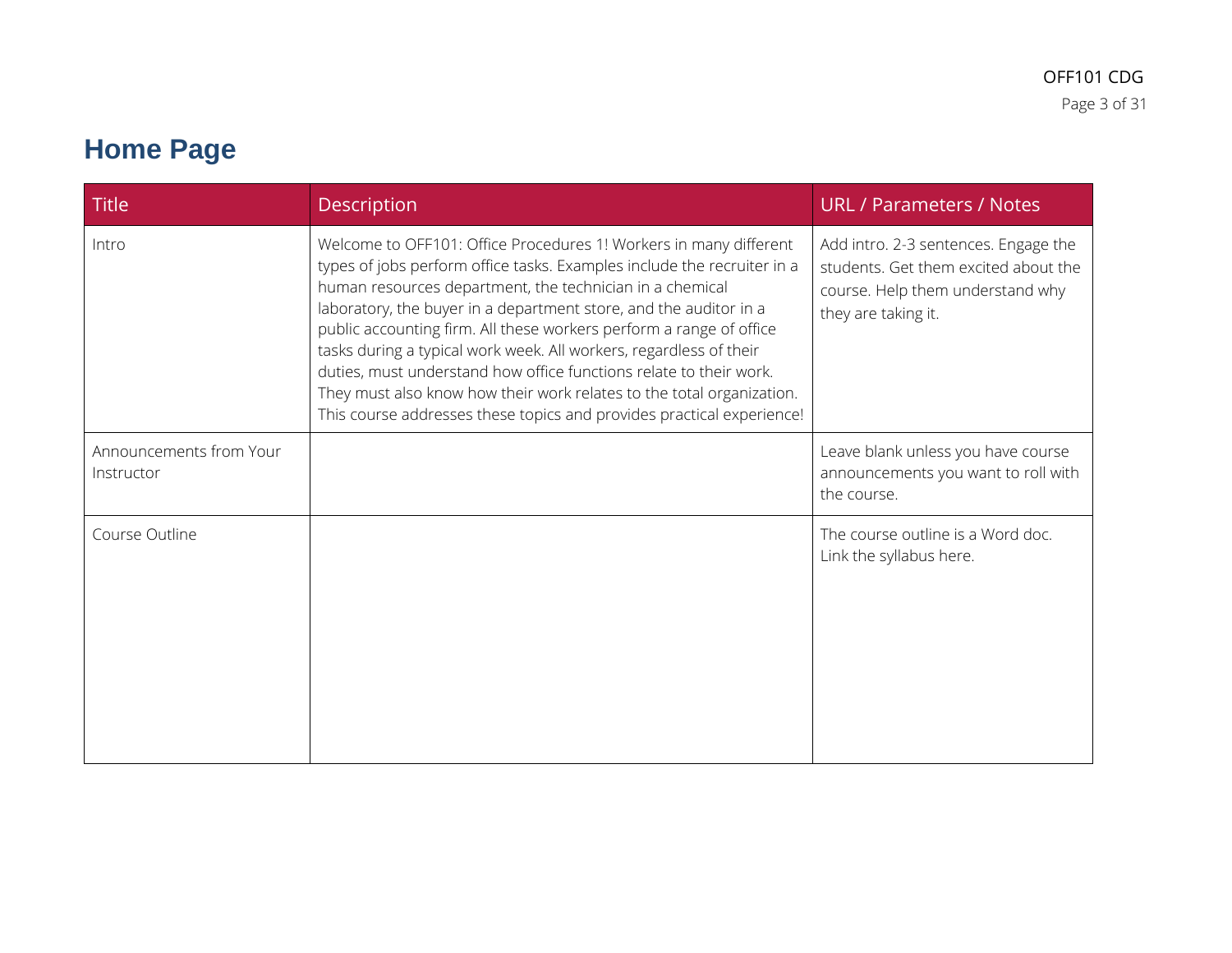Page 4 of 31

| Shake Hands                 | Introduce yourself to the class. What is your major? What do you want<br>to do or are currently doing for work? Do you have pets? Be sure your<br>post is at least 250 words and that you respond at least to two peers'<br>posts with a minimum of 100 words each.                                                                                                                                                                                                                                                                                                                                                                                                                                                                                                                           |                                                                                                            |
|-----------------------------|-----------------------------------------------------------------------------------------------------------------------------------------------------------------------------------------------------------------------------------------------------------------------------------------------------------------------------------------------------------------------------------------------------------------------------------------------------------------------------------------------------------------------------------------------------------------------------------------------------------------------------------------------------------------------------------------------------------------------------------------------------------------------------------------------|------------------------------------------------------------------------------------------------------------|
| Raise Your Hand             | This area is set aside for you to ask general questions about your<br>class, get clarification on course work, report an error, or<br>communicate other issues in the online class. Please start a new<br>discussion for each issue you wish to report. When experiencing a<br>problem check to see if someone has already communicated the<br>issue. If so, you may quickly find your answer and/or be able to<br>provide more details in the already created thread. If not, then start a<br>new thread for any new issues not currently reported.<br>Select "add discussion" below to report a NEW issue. To contribute<br>additional information on an existing issue, click on the issue below<br>and select Reply in the lower right corner to comment and provide<br>more information. |                                                                                                            |
| <b>Additional Resources</b> |                                                                                                                                                                                                                                                                                                                                                                                                                                                                                                                                                                                                                                                                                                                                                                                               | Create folders and add course<br>resources for students and<br>instructors to this area.                   |
| Checklist                   | This item shows a complete listing of all Moodle activities to be<br>completed in this course. You are able to manually check the items to<br>track your progress in this course. The progress bar across the top<br>will let you know how far along you are to 100% completion. The<br>listing can also be printed to serve as a manual reminder of the work<br>required in the class. As always, if you have any questions, please<br>contact your instructor.                                                                                                                                                                                                                                                                                                                              | Production Note: Moodle automatically<br>create a list of the activities,<br>assignments, and assessments. |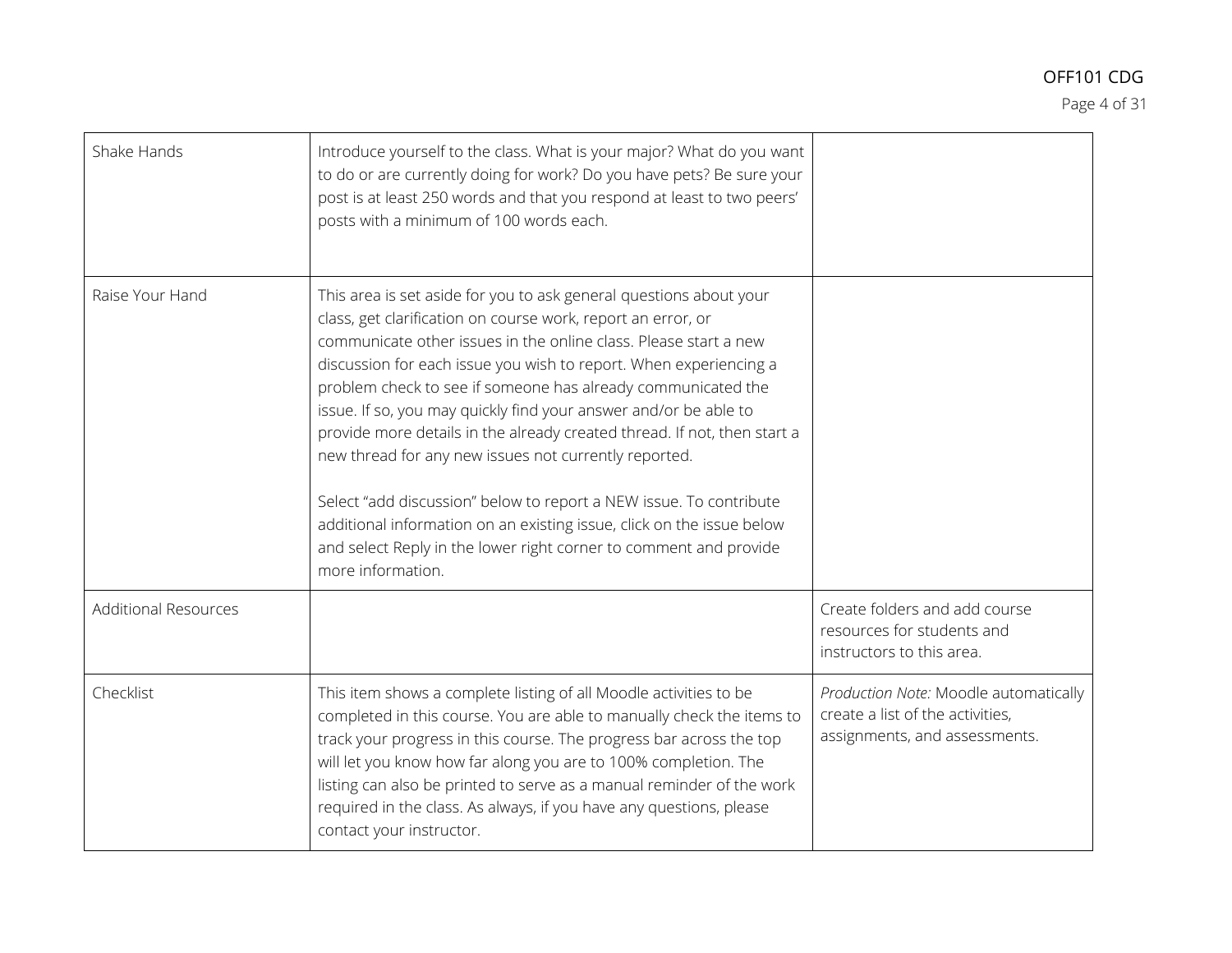Page 5 of 31

| [Write Name of LTI Link] | None                                                                                                                                                                                           | Add any top-level LTI links here, such<br>as eBooks or Cengage MindTap. If<br>there are no top-level LTI links, type<br>"None." |
|--------------------------|------------------------------------------------------------------------------------------------------------------------------------------------------------------------------------------------|---------------------------------------------------------------------------------------------------------------------------------|
|                          |                                                                                                                                                                                                | Production Note: If there are no top-<br>level LTI links, do not include this in<br>the course.                                 |
| Slack                    | Slack is a group chat tool that you can use to ask immediate<br>questions to your instructor or even chat with your fellow classmates.<br>Select the Slack button on your left to get started. | [Production Note: This is a new page]<br>and instructions will be forthcoming.]                                                 |
| Textbook                 | The Office: Procedures and Technology, 7th Edition<br>Oliverio, Pasewark, & White<br>ISBN-10: 1-337-28136-0<br>ISBN-13: 9781337281362                                                          | [Production Note: Request an eBook]<br>link or MindTap instance from<br>Cengage and add the link to the<br>Moodle master]       |
| Course Version           | $v1.0$ – This course version is a new build based on the existing<br>Syllabus including Course Objectives. A new textbook was used.                                                            |                                                                                                                                 |

# **Faculty Guide**

| Title                | <b>Description</b> | <b>URLs</b>                                                                          |
|----------------------|--------------------|--------------------------------------------------------------------------------------|
| <b>Faculty Guide</b> |                    | The Faculty Guide is a Word doc. Link the<br>Faculty Guide here.                     |
|                      |                    | Production Note: Make this page Faculty Only<br>I so that students cannot access it. |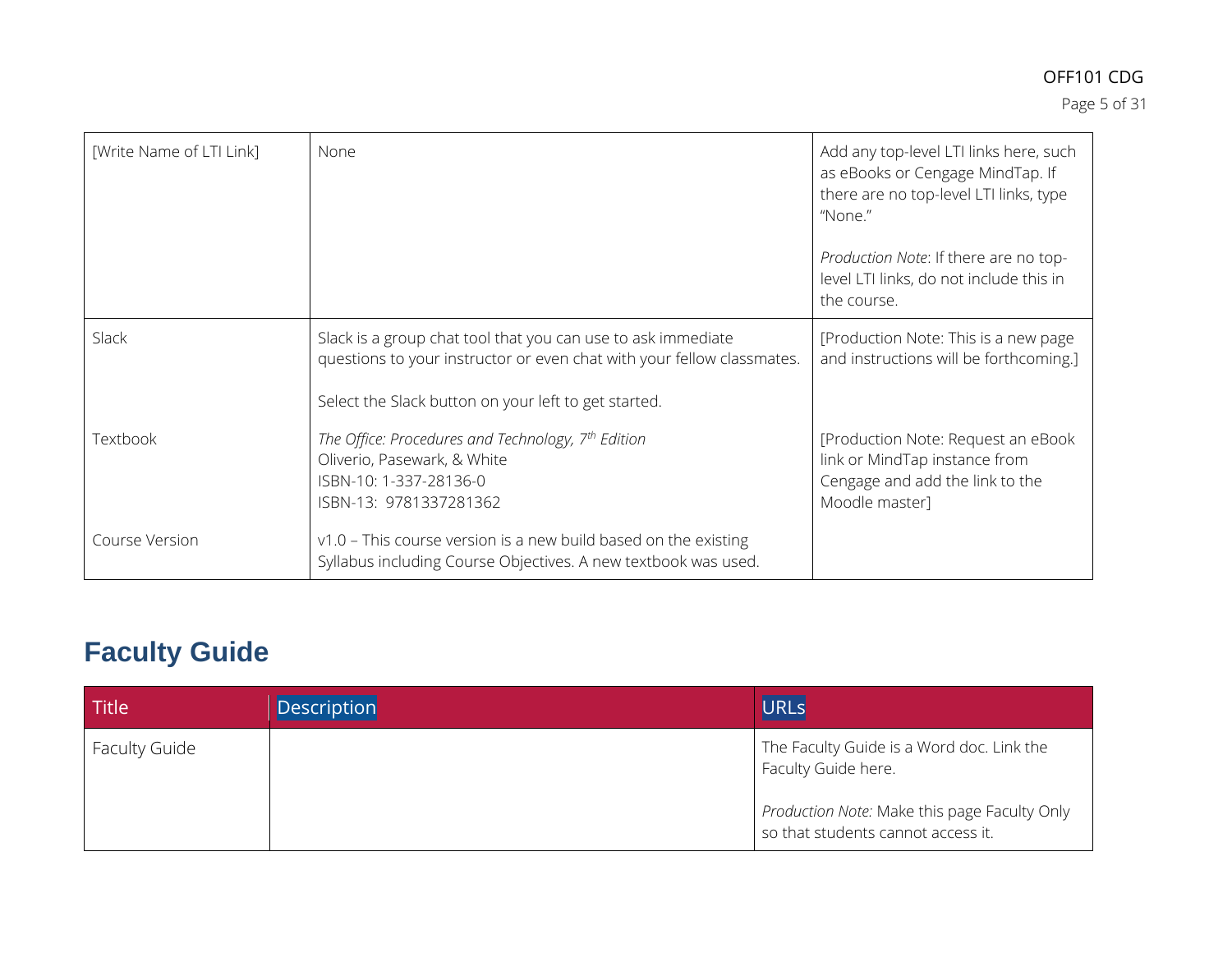### **Week 1 – Lesson 1 – The Office Environment**

| <b>Title</b>                            | <b>Contents</b>                                                                                                                                                                                                                                              | <b>URL / ToT</b><br>Rationale | Lec<br><b>Hrs</b> | Out<br><b>Hrs</b> | Fac<br><b>Hrs</b> | Points | Align           |
|-----------------------------------------|--------------------------------------------------------------------------------------------------------------------------------------------------------------------------------------------------------------------------------------------------------------|-------------------------------|-------------------|-------------------|-------------------|--------|-----------------|
| EOs                                     | EO 1: Identify calculations and tools that can be used to solve<br>business problems.                                                                                                                                                                        |                               |                   |                   |                   |        |                 |
| Intro                                   | In this lesson, you will demonstrate an understanding of<br>structures of businesses, not-for-profit entities, and<br>government units. You will learn how your role fits into an<br>organization, whether you are an office manager or an office<br>worker. |                               |                   |                   |                   |        |                 |
| Learn: Read                             | Chapter 1: The Office Environment                                                                                                                                                                                                                            | 13 pages                      | .5                |                   |                   |        | EO1             |
| Learn: Watch                            | This brief video explains the foundations of Excel.<br>Microsoft Excel Video (length: 32:48)                                                                                                                                                                 | 32:48                         | 1.5               |                   |                   |        | EO1             |
| Watch &<br>Discuss: Making<br>Decisions | The video below discusses the pros and cons of<br>telecommuting for work. Watch the video, and then<br>participate in the discussion topic that follows.<br>Is Telecommuting for You? (length: 3:29)                                                         | 3:29                          | 2.5               |                   | $\overline{2}$    | 25     | EO <sub>1</sub> |
|                                         | Assume that you have completed your studies and are<br>seeking your first full-time position. You have been<br>interviewed by two companies. Each company has offered                                                                                        |                               |                   |                   |                   |        |                 |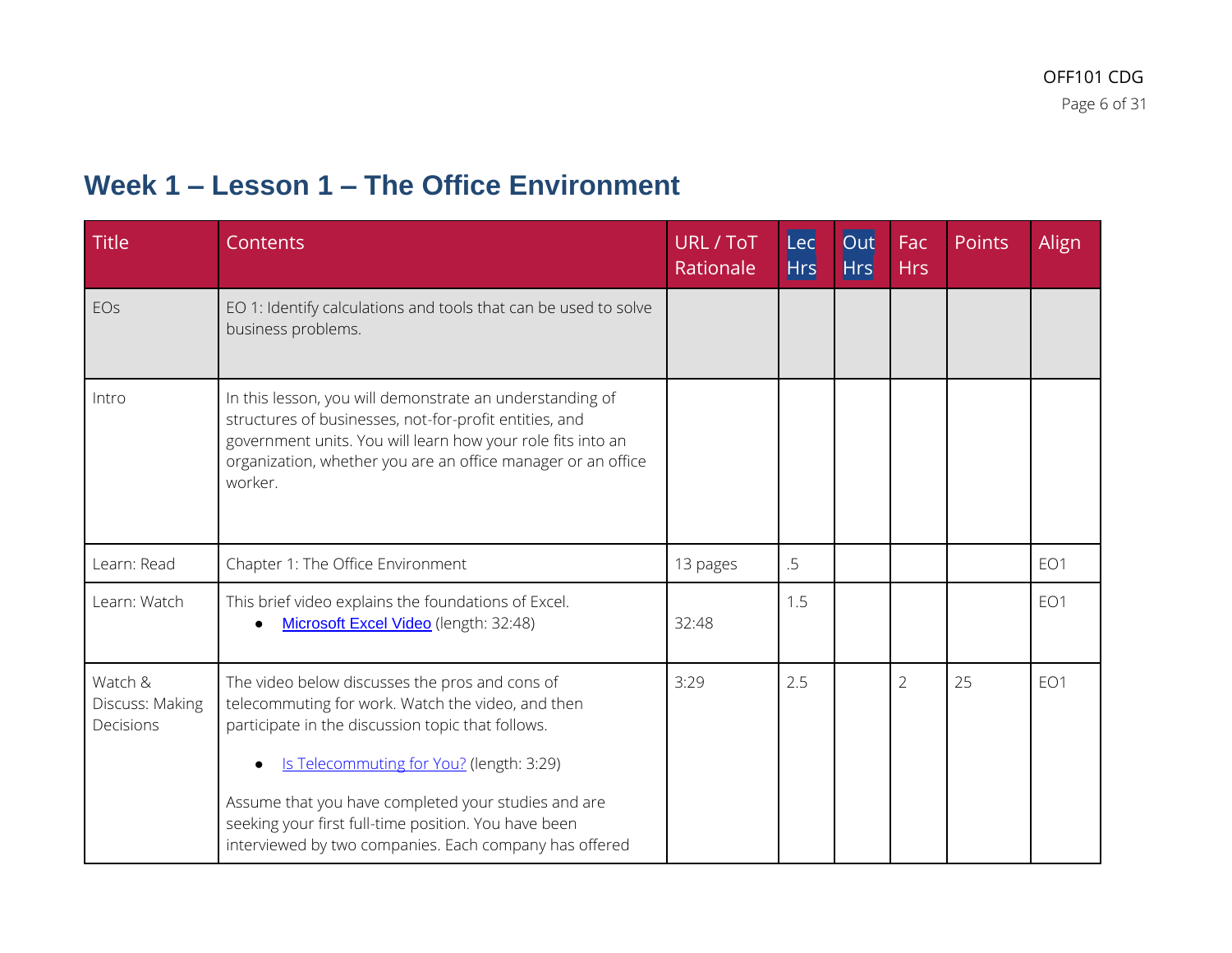Page 7 of 31

|                                                   | you a position. You like both companies as far as the nature<br>of the work, the salary, and the employee benefits. However,<br>the difference between the companies lies in where you will<br>be doing the bulk of your work.<br>At Company A, you would be expected to come to<br>headquarters each day. The company has current<br>computers and other technology, and the supervisor seems<br>very helpful and friendly. At Company B, you would be<br>telecommuting. Company B would provide you with all the<br>equipment for your workstation at home. You would have<br>access to your supervisor via telecommunications. From<br>time to time, possibly no more than once in three weeks, you<br>would be expected to attend a training session or a team<br>meeting at headquarters. Which position would you accept?<br>1. Make a list of the factors you would consider in<br>making a decision about which job to accept for your<br>reference purposes.<br>2. Write a brief paragraph in which you discuss the<br>basis for making your decision.<br>Online students only: Online Students Only: It is<br>recommended to respond to the starter question by<br>Tuesday and make all follow up posts by Wednesday. |  |    |                |    |                 |  |
|---------------------------------------------------|---------------------------------------------------------------------------------------------------------------------------------------------------------------------------------------------------------------------------------------------------------------------------------------------------------------------------------------------------------------------------------------------------------------------------------------------------------------------------------------------------------------------------------------------------------------------------------------------------------------------------------------------------------------------------------------------------------------------------------------------------------------------------------------------------------------------------------------------------------------------------------------------------------------------------------------------------------------------------------------------------------------------------------------------------------------------------------------------------------------------------------------------------------------------------------------------------------------------------------|--|----|----------------|----|-----------------|--|
| Practice: Get<br>Acquainted with<br>Local Offices | In this practice activity, you will become familiar with the<br>types of offices in your community.<br>Instructions:<br>Develop a list of four or five major employers in your<br>area. (major employer: one employing over 100 people)                                                                                                                                                                                                                                                                                                                                                                                                                                                                                                                                                                                                                                                                                                                                                                                                                                                                                                                                                                                         |  | .5 | $\overline{2}$ | 50 | EO <sub>1</sub> |  |
|                                                   |                                                                                                                                                                                                                                                                                                                                                                                                                                                                                                                                                                                                                                                                                                                                                                                                                                                                                                                                                                                                                                                                                                                                                                                                                                 |  |    |                |    |                 |  |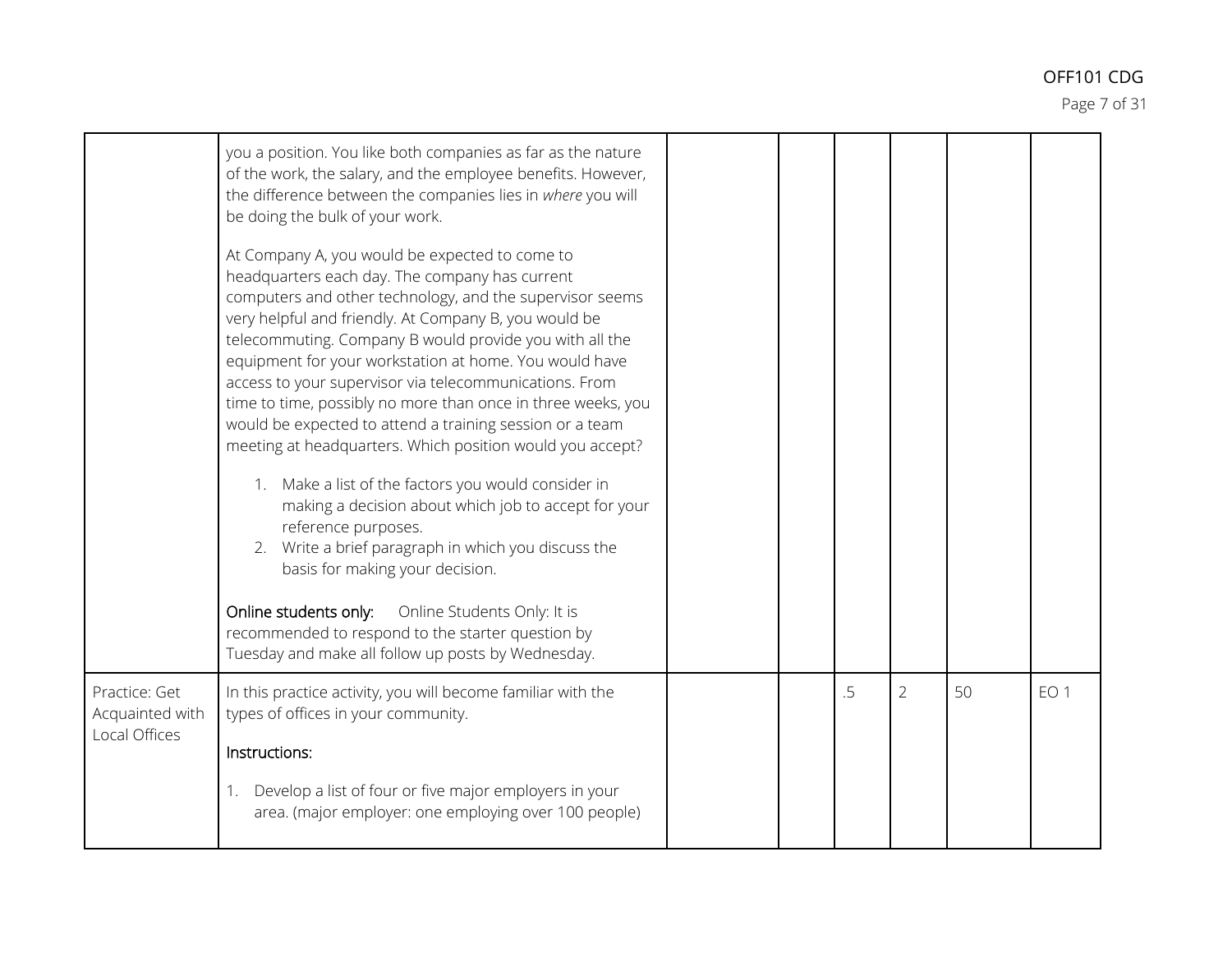Page 8 of 31

| Find answers to the following questions by visiting the<br>2.<br>company, talking with an employee, or accessing the<br>company's website.                                                                                                                                                                                                                                                                                                                                                                                                                                                                                                                                                 |
|--------------------------------------------------------------------------------------------------------------------------------------------------------------------------------------------------------------------------------------------------------------------------------------------------------------------------------------------------------------------------------------------------------------------------------------------------------------------------------------------------------------------------------------------------------------------------------------------------------------------------------------------------------------------------------------------|
| What are the primary products or services of the<br>business or organization?<br>Based on your research, estimate the<br>percentage of the employees working at this<br>location in offices?<br>What is the primary purpose of the office? What<br>tasks do office workers perform?<br>Do any employees work in an alternative office? How<br>many workers telecommute? If there are workers<br>who telecommute, how many of them are<br>considered office workers?<br>What technology is being used in preparing letters<br>and reports? for telecommunications? for records<br>management?<br>In general, determine whether the technology in use<br>is current or somewhat out of date. |
| Using PowerPoint (or other presentation software tool),<br>3.<br>create a presentation of your findings. Be sure to:<br>choose a design theme<br>apply animations and transitions to your<br>presentation.<br>include a minimum of 10 slides<br>start with an introduction slide,<br>end with a conclusion/summary slide                                                                                                                                                                                                                                                                                                                                                                   |
| Submit your completed presentation.                                                                                                                                                                                                                                                                                                                                                                                                                                                                                                                                                                                                                                                        |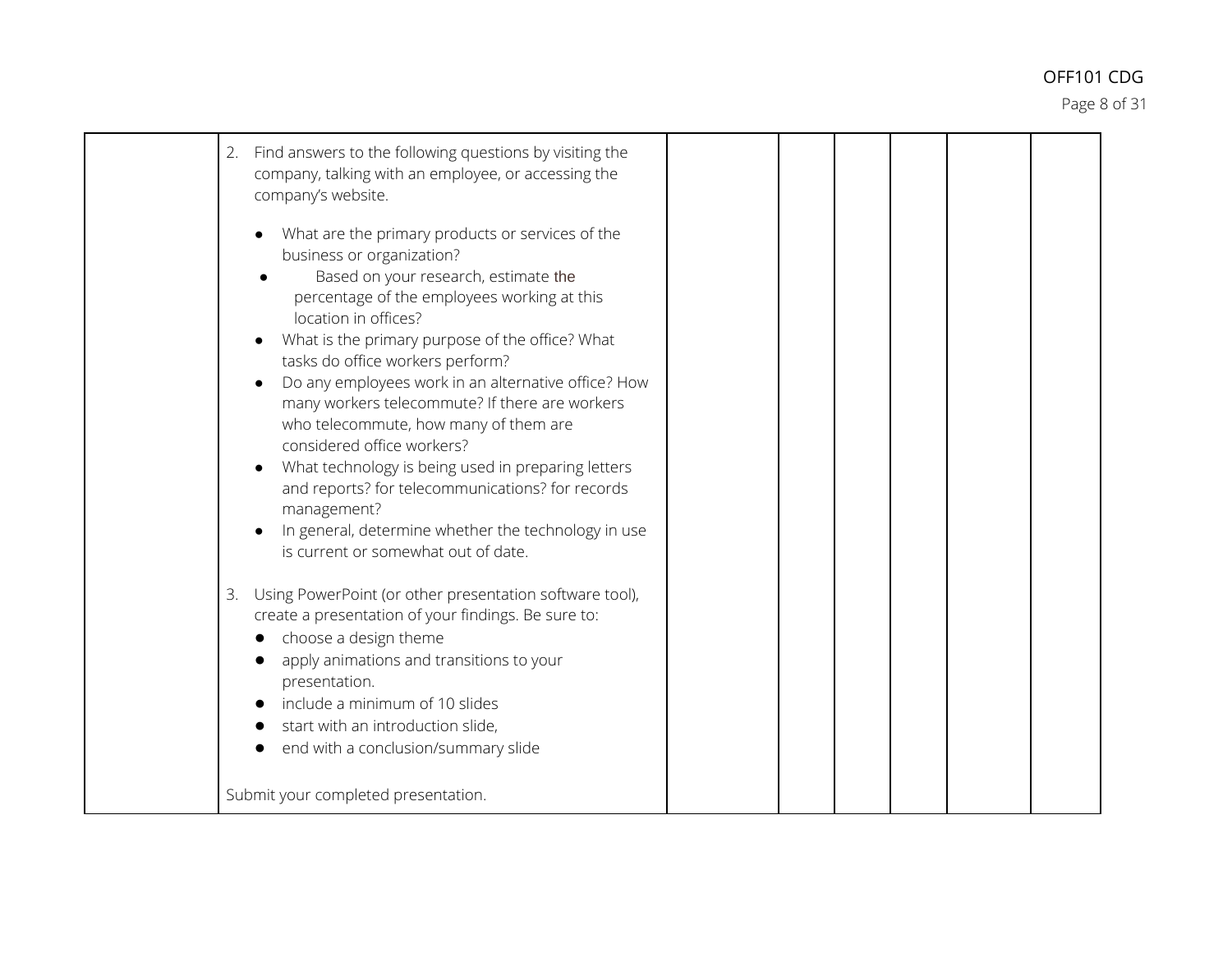Page 9 of 31

| Apply: Income<br>Statement | The goal of a business is to make a profit. Financial<br>statements such as income statements and balance sheets<br>report how successful a business has been in achieving this<br>goal. In this assignment, you will build an income statement<br>for a business, Sweet Treats, by following the instructions<br>shown below.                                                                                                                                                                                                                                                                                                                                                                                                                                                                                                                                                                      | 1.5 | .5 | $\overline{2}$ | 100 | EO <sub>1</sub> |
|----------------------------|-----------------------------------------------------------------------------------------------------------------------------------------------------------------------------------------------------------------------------------------------------------------------------------------------------------------------------------------------------------------------------------------------------------------------------------------------------------------------------------------------------------------------------------------------------------------------------------------------------------------------------------------------------------------------------------------------------------------------------------------------------------------------------------------------------------------------------------------------------------------------------------------------------|-----|----|----------------|-----|-----------------|
|                            | Instructions:<br>1. Use spreadsheet software to create an income statement<br>for Sweet Treats that includes the data shown below.<br>Format the income statement similar to the one shown in<br>Figure 1-3. Use appropriate number formats and rules<br>under numbers as shown in Figure 1-3.<br>Enter the appropriate headings and date the income<br>2.<br>statement for the year ended December 31 of the current<br>year.<br>Enter a formula to subtract the cost of goods sold from<br>3.<br>sales to find the gross profit on sales.<br>Enter a formula to subtract the total operating expenses<br>4.<br>from the gross profit on sales to find the net income from<br>operations.<br>Enter a formula to subtract other expenses or add other<br>5.<br>income to find net income before income tax.<br>Enter a formula to subtract income tax to find net income<br>6.<br>after income tax. |     |    |                |     |                 |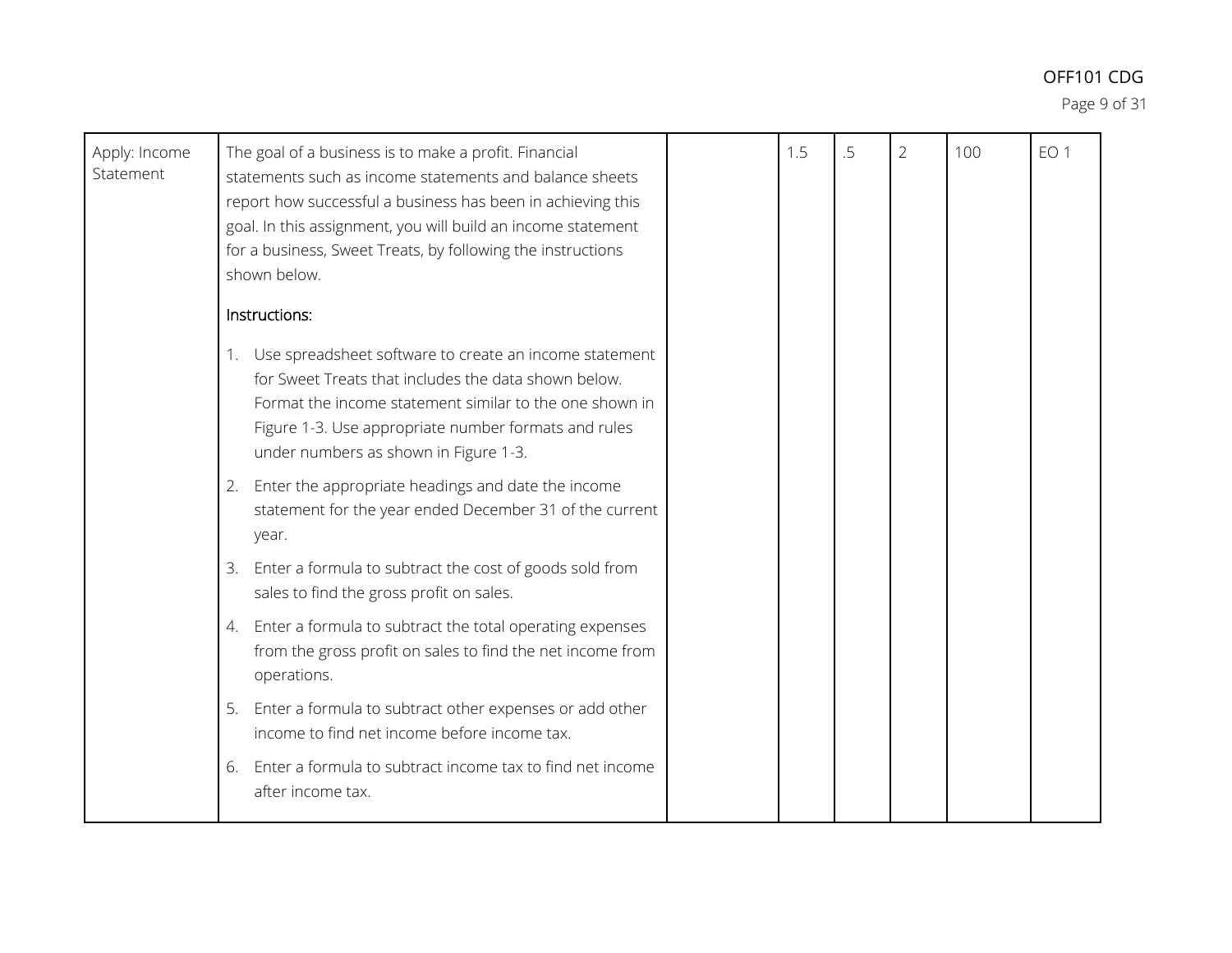Page 10 of 31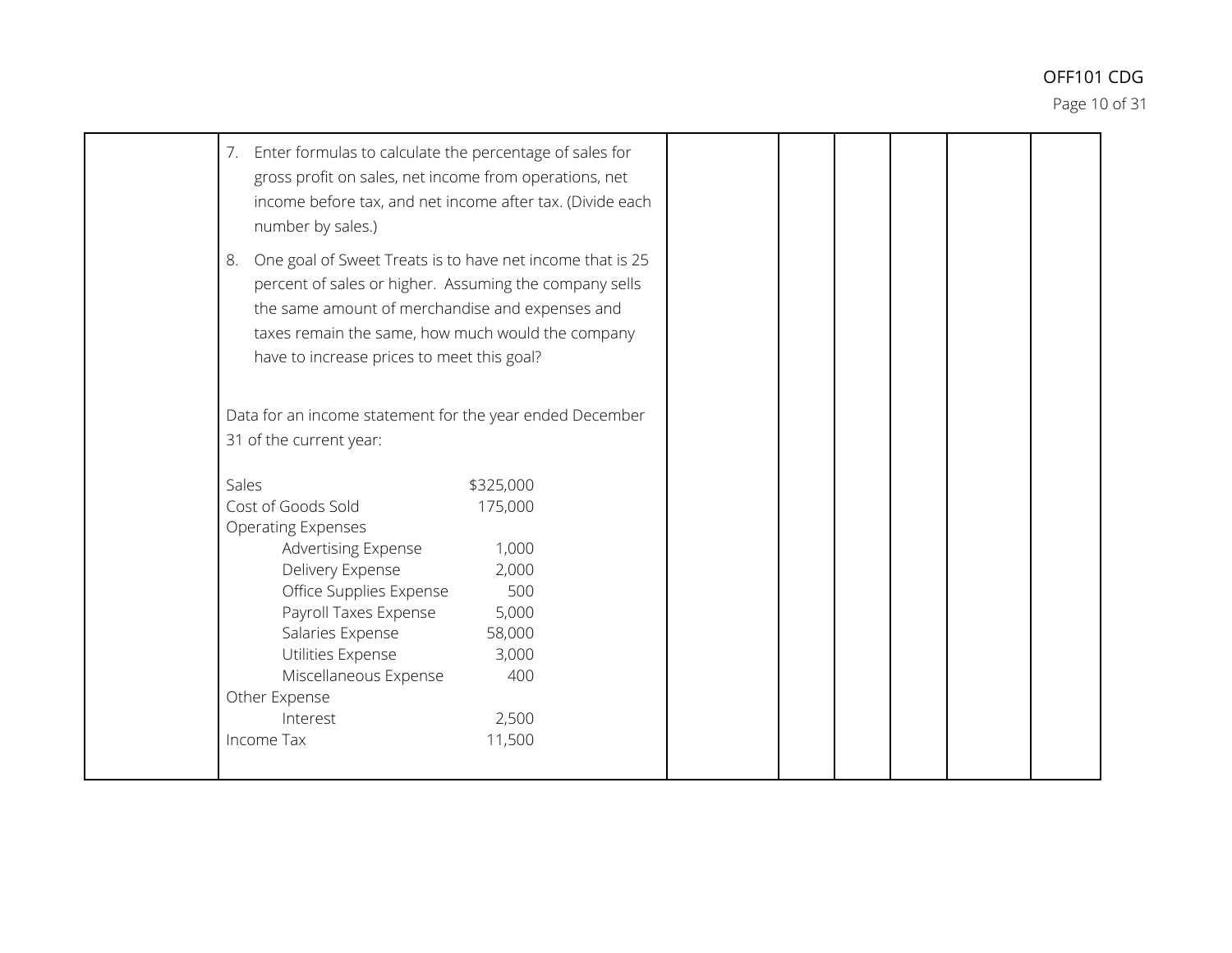# **Week 1 – Lesson 2 – Office Competencies**

| <b>Title</b>                                          | Contents                                                                                                                                                                                                                                                                                                                                                 | URL / ToT<br>Rationale | Lec<br><b>Hrs</b> | Out<br><b>Hrs</b> | Fac<br><b>Hrs</b> | Points | Align           |
|-------------------------------------------------------|----------------------------------------------------------------------------------------------------------------------------------------------------------------------------------------------------------------------------------------------------------------------------------------------------------------------------------------------------------|------------------------|-------------------|-------------------|-------------------|--------|-----------------|
| EOs                                                   | EO 1: Identify calculations and tools that can be used to solve<br>business problems.                                                                                                                                                                                                                                                                    |                        |                   |                   |                   |        |                 |
| Intro                                                 | In this lesson, you will practice basic office competencies.<br>These competencies are discussed in relation to basic skills<br>and job opportunities. In addition, you will demonstrate basic<br>employment competencies.                                                                                                                               |                        |                   |                   |                   |        |                 |
| Learn: Read                                           | Read Chapter 2: Office Competencies                                                                                                                                                                                                                                                                                                                      | 21 pages               | .5                |                   |                   |        | EO <sub>1</sub> |
| Learn: Watch                                          | <b>Excel Formulas and Functions (Length: 12:28)</b><br>A short video on creating formulas and using functions in<br>Excel.                                                                                                                                                                                                                               | 12:28                  | 5.                |                   |                   |        |                 |
| Watch &<br>Discuss:<br>Preparing a Job<br>Description | Word Processing Software - A Simple Explanation Video<br>(Length: 1:48)<br>A short video explaining what word processing software is<br>used for.<br>Desktop Publishing and Word Processing Video (Length: 6:02)<br>A short video comparing word processing and desktop<br>publishing software.<br>Now, review the scenario and complete the discussion. | 1:48<br>6:02           | $\overline{2}$    | .5                | $\overline{2}$    | 25     | EO <sub>1</sub> |
|                                                       | <b>SCENARIO</b>                                                                                                                                                                                                                                                                                                                                          |                        |                   |                   |                   |        |                 |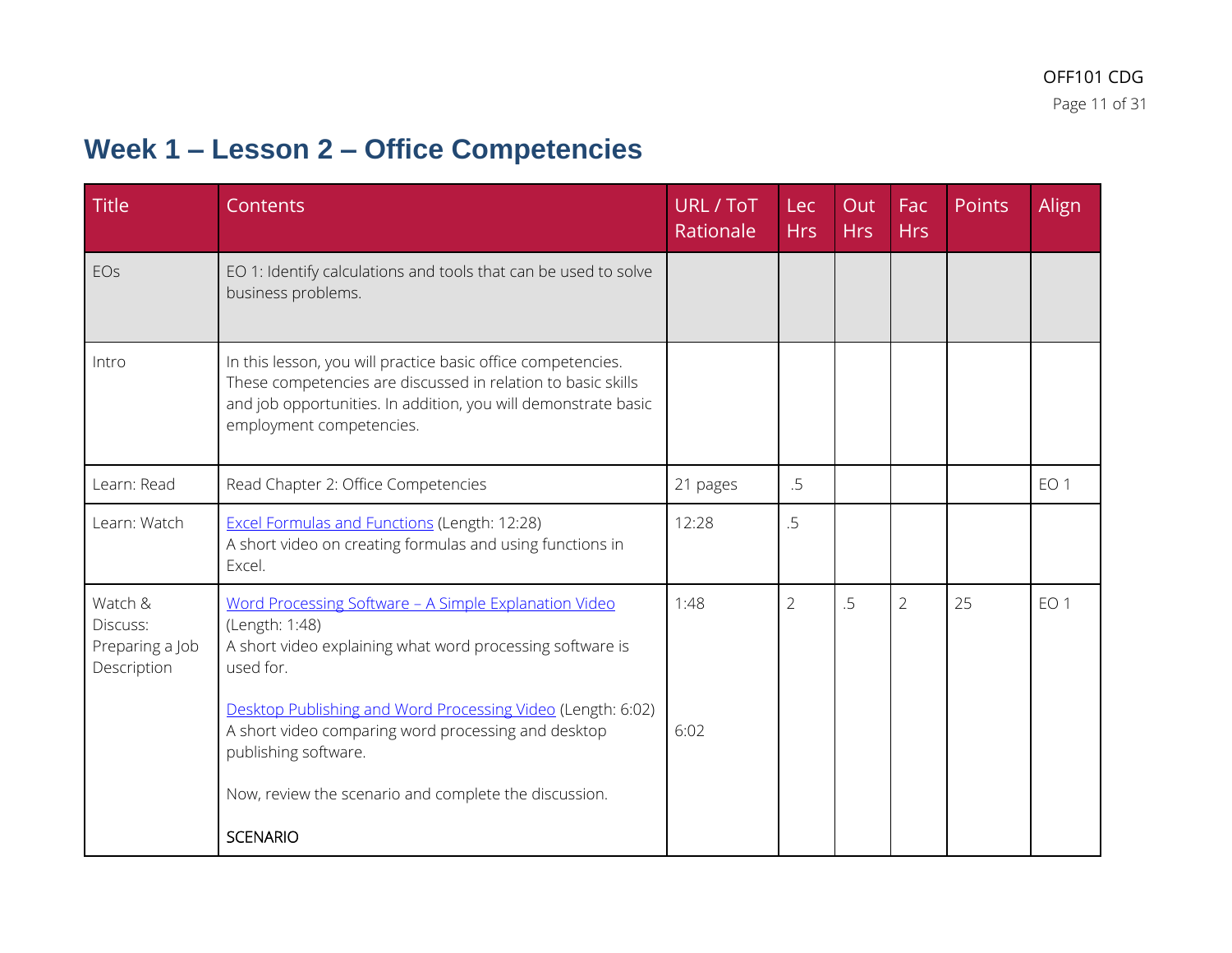Page 12 of 31

|                                              | Debbie is the office manager at XYZ Company. The general<br>manager of XYZ Company has asked Debbie to prepare a job<br>description for the receptionist position. What type of<br>software should Debbie use to prepare this document and<br>why?<br>Post your initial response in 250 words or more and then<br>respond to at least<br>3 peers' postings in at least 100 words<br>each.<br>Online students only: Respond to the starter questions by<br>Friday and make a follow-up post to a fellow student or your<br>instructor by Sunday.                                                                                              |  |                |                |    |                 |
|----------------------------------------------|----------------------------------------------------------------------------------------------------------------------------------------------------------------------------------------------------------------------------------------------------------------------------------------------------------------------------------------------------------------------------------------------------------------------------------------------------------------------------------------------------------------------------------------------------------------------------------------------------------------------------------------------|--|----------------|----------------|----|-----------------|
| Practice:<br>Reinforce Math<br><b>Skills</b> | In this exercise, you will create a spreadsheet to compare<br>the current department budget to a proposed budget.<br>Read the scenario and complete the steps for this exercise.<br>Employees are planning next year's budget for the<br>Accounts Payable Department. A study was done of how<br>the work could be improved and costs reduced. The<br>conclusion was that the office should operate with a<br>supervisor and only two clerks, rather than the four clerks<br>employed in the department last year. State-of-the-art<br>software and equipment were purchased to help two clerks<br>do the work formerly done by four clerks. |  | $\overline{2}$ | $\overline{2}$ | 50 | EO <sub>1</sub> |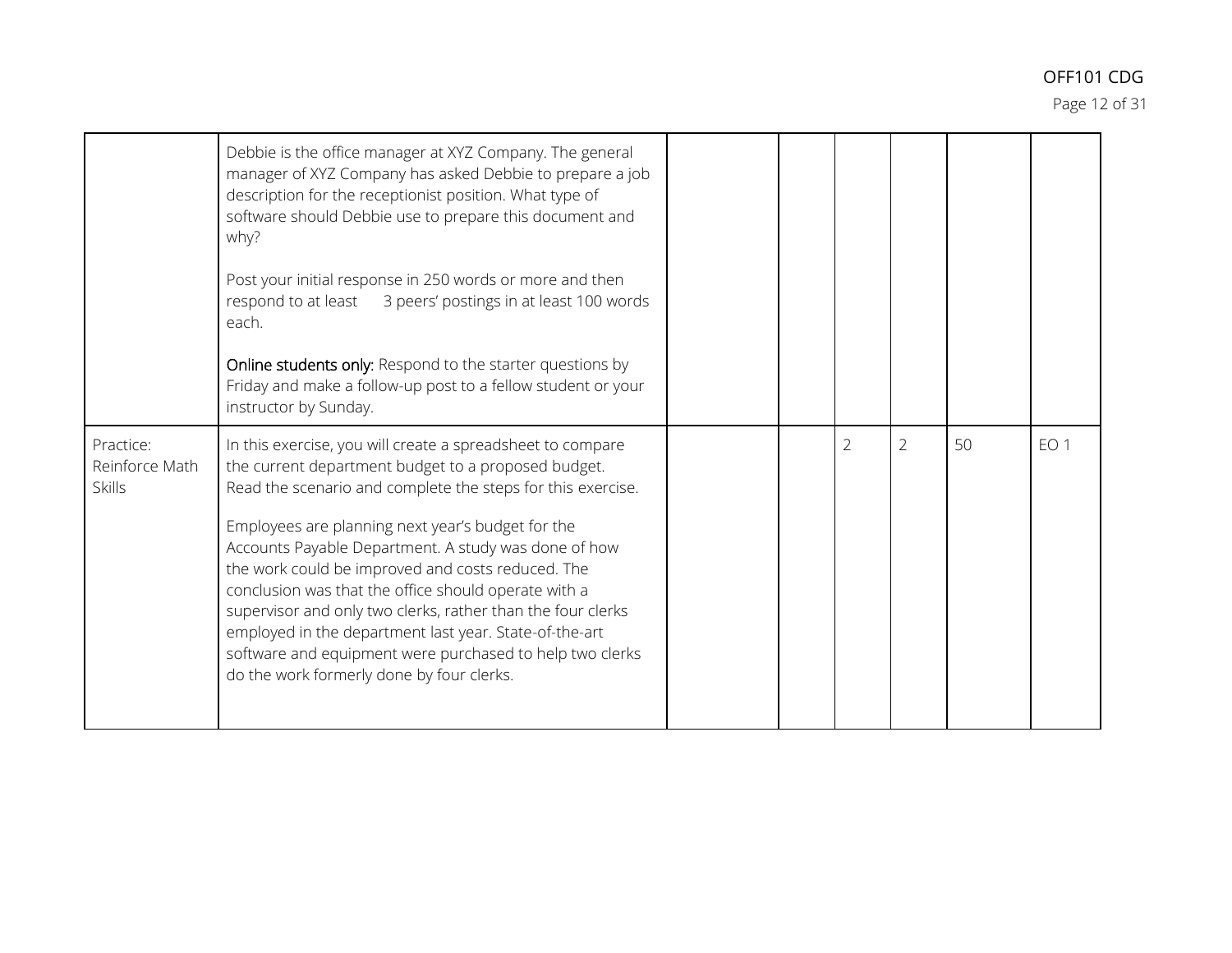Page 13 of 31

|                                     |                                                                                                                                                                                                                                                                                                                                                                                                                                                                                                                                   | <b>Last Year's Expenses</b>                                                                                                                                                                                                                                                                                                                                                                | <b>Proposed Budget</b> |
|-------------------------------------|-----------------------------------------------------------------------------------------------------------------------------------------------------------------------------------------------------------------------------------------------------------------------------------------------------------------------------------------------------------------------------------------------------------------------------------------------------------------------------------------------------------------------------------|--------------------------------------------------------------------------------------------------------------------------------------------------------------------------------------------------------------------------------------------------------------------------------------------------------------------------------------------------------------------------------------------|------------------------|
|                                     | Salaries<br>Supplies                                                                                                                                                                                                                                                                                                                                                                                                                                                                                                              | \$133,000<br>4,000                                                                                                                                                                                                                                                                                                                                                                         | \$96,000<br>3,800      |
|                                     | Repairs and Maintenance                                                                                                                                                                                                                                                                                                                                                                                                                                                                                                           | 5,000                                                                                                                                                                                                                                                                                                                                                                                      | 2,500                  |
|                                     | Depreciation                                                                                                                                                                                                                                                                                                                                                                                                                                                                                                                      | 3,000                                                                                                                                                                                                                                                                                                                                                                                      | 6,000                  |
|                                     | Telephone                                                                                                                                                                                                                                                                                                                                                                                                                                                                                                                         | 3,500                                                                                                                                                                                                                                                                                                                                                                                      | 3,900                  |
|                                     |                                                                                                                                                                                                                                                                                                                                                                                                                                                                                                                                   |                                                                                                                                                                                                                                                                                                                                                                                            |                        |
|                                     | (Production Note: Recreate the table)<br>for last year.<br>to one decimal place.<br>budget.<br>Submit your Excel file with the results.                                                                                                                                                                                                                                                                                                                                                                                           | 1. Calculate the total expenses for the department<br>2. Using last year's figures, calculate the<br>percentage of total expenses each of the<br>expense items represents. Round percentages<br>3. Calculate the difference in total expenses<br>between last year's figures and the proposed<br>4. Calculate the percentage decrease in total<br>expenses if the proposed budget is used. |                        |
| Apply:<br>Employment<br>Projections | Instructions:<br>1. Review the employment projections for major occupational<br>groups shown in Figure 2-1 (from Text).<br>2. Access the website for the U.S. Bureau of Labor Statistics.<br>Find a table that gives information similar to the one shown<br>in Figure 2-1. (The headings may be worded differently, but<br>you should be able to find similar information.) Save the table<br>information in a spreadsheet file. This is typically an option on<br>the website. If it is not an option, cut and paste the table. |                                                                                                                                                                                                                                                                                                                                                                                            |                        |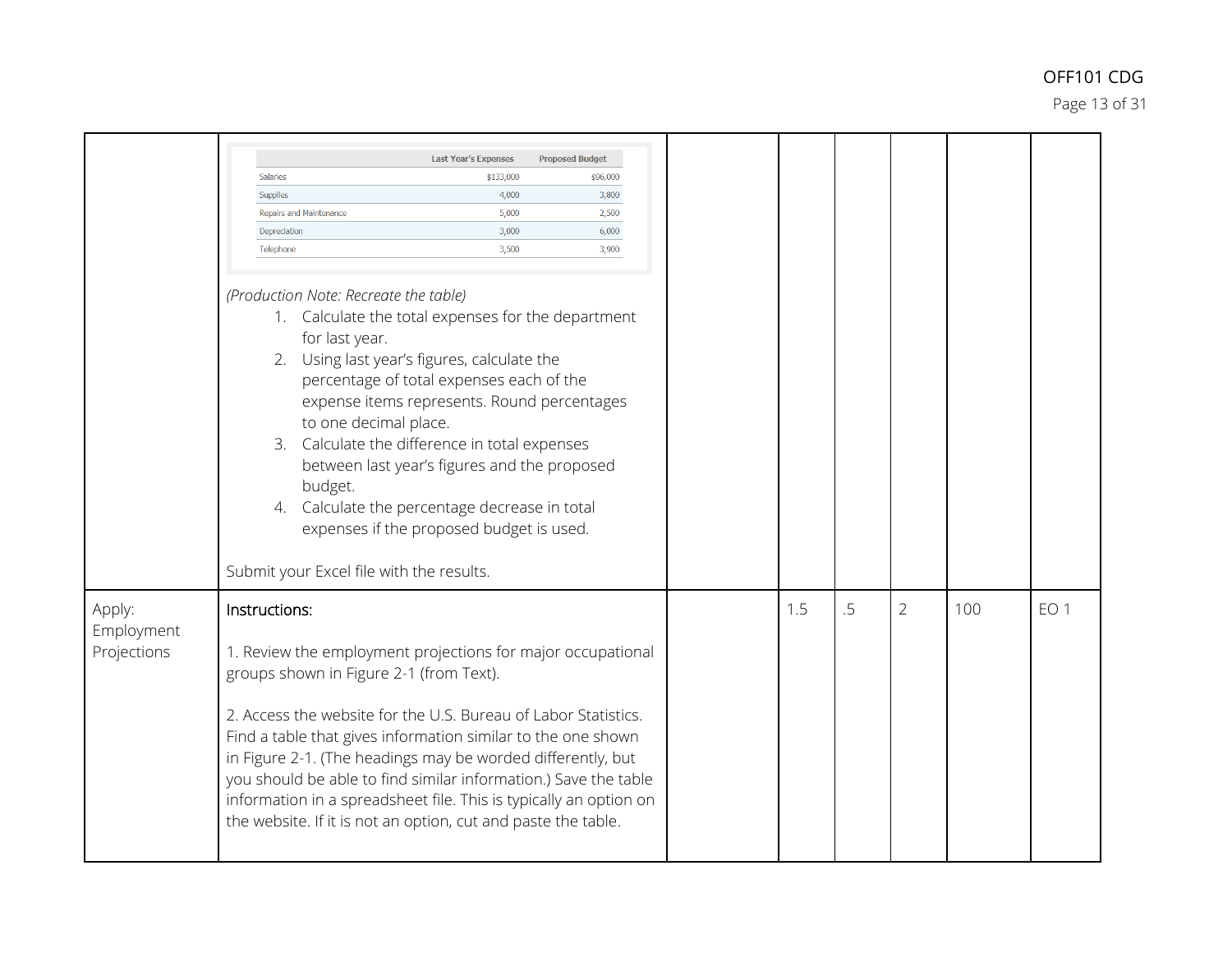Page 14 of 31

| 3. Sort the data by the % Change column from highest to<br>lowest, leaving out the Total, all occupations row.                                                                                                                                                                             |  |  |  |
|--------------------------------------------------------------------------------------------------------------------------------------------------------------------------------------------------------------------------------------------------------------------------------------------|--|--|--|
| 4. Based on the data, make the following assessments:                                                                                                                                                                                                                                      |  |  |  |
| Which occupational group is projected to have the<br>highest growth? Which one will have the lowest<br>growth?<br>Look at the projected employment number for the<br>group with the highest growth. What percentage is<br>the number for this group of the total projected jobs<br>number? |  |  |  |
| Prepare your responses to the above questions in an MS<br>Word document, 1-inch margins, double-spaced.                                                                                                                                                                                    |  |  |  |

### **Week 2 – Lesson 3 – Information Management & Efficiency**

| Title        | Contents                                                                                                                                               | URL / ToT<br>Rationale | Lec<br><b>Hrs</b> | Out Fac<br>Hrs | <b>Hrs</b> | Points | Align |
|--------------|--------------------------------------------------------------------------------------------------------------------------------------------------------|------------------------|-------------------|----------------|------------|--------|-------|
| CSLO and LOs | EO 2: Recognize the steps needed to solve business problems<br>EO 3: Perform calculations using whole numbers, fractions,<br>decimals, and percentages |                        |                   |                |            |        |       |
| Intro        | In this lesson, you will discover that as an office worker, you<br>will deal with information daily. Understanding how it relates                      |                        |                   |                |            |        |       |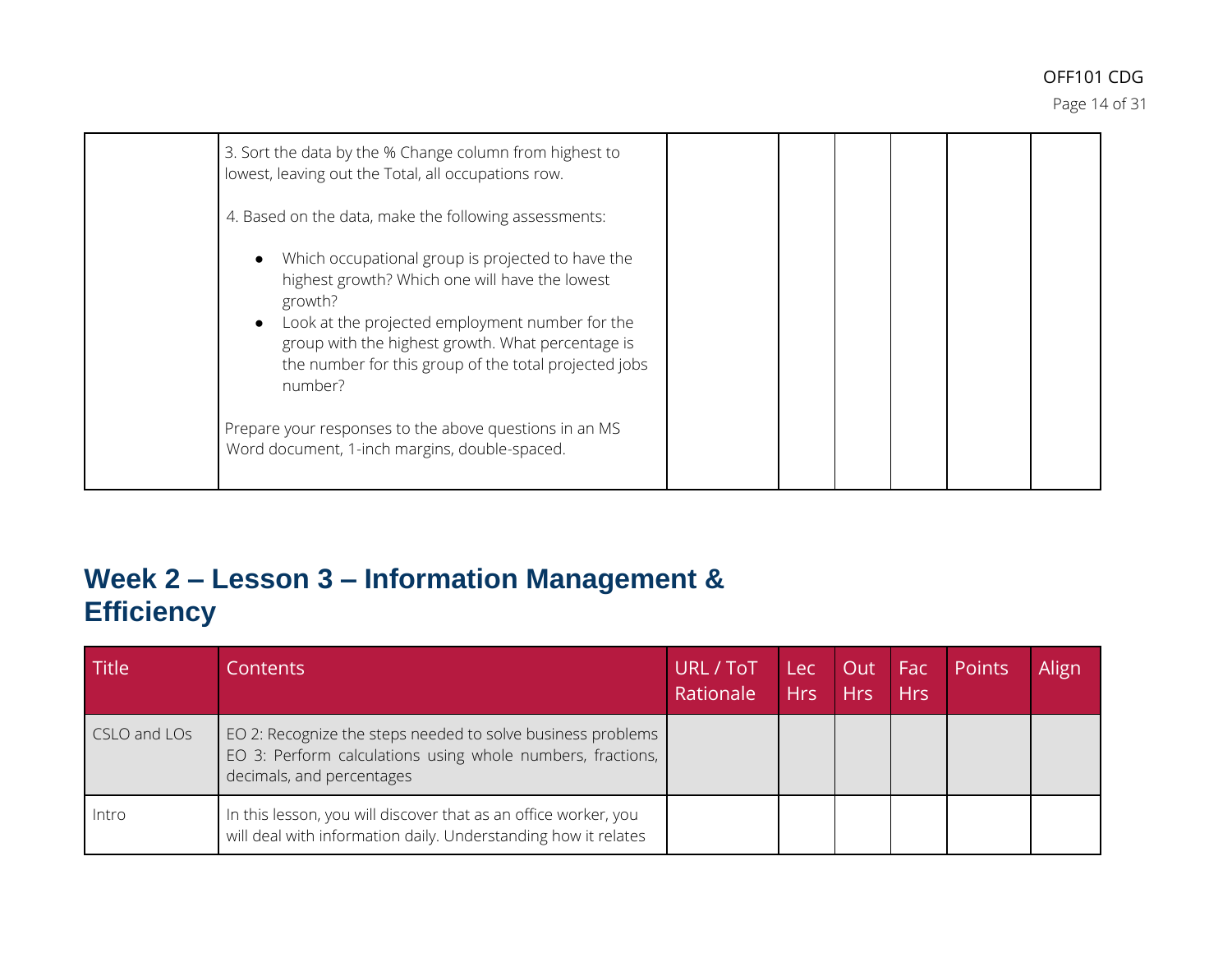Page 15 of 31

|                                       | to the total organization can help you be more productive.<br>You will learn about common information systems. You will<br>also learn how technology can enhance information systems.                                                                                                                                                                                                                                                                                                                                                                                                                                                                                                                                                                                                                                                                                   |          |     |              |                |    |                                    |
|---------------------------------------|-------------------------------------------------------------------------------------------------------------------------------------------------------------------------------------------------------------------------------------------------------------------------------------------------------------------------------------------------------------------------------------------------------------------------------------------------------------------------------------------------------------------------------------------------------------------------------------------------------------------------------------------------------------------------------------------------------------------------------------------------------------------------------------------------------------------------------------------------------------------------|----------|-----|--------------|----------------|----|------------------------------------|
| Learn: Read                           | Chapter 3: Information Management & Efficiency                                                                                                                                                                                                                                                                                                                                                                                                                                                                                                                                                                                                                                                                                                                                                                                                                          | 27 pages | 1   | $\mathbf{1}$ |                |    | EO <sub>2</sub><br>EO <sub>3</sub> |
| Learn: Watch                          | What is an Information System? (Length: 8:22)<br>A short video explaining how information systems work.                                                                                                                                                                                                                                                                                                                                                                                                                                                                                                                                                                                                                                                                                                                                                                 | 8:22     | 1.5 | .5           |                |    | EO <sub>2</sub>                    |
| Watch &<br>Discuss:<br>Computer Types | Watch the video that introduces types of computers, then<br>participate in a discussion on the scenario presented below.<br>Computer Fundamentals - Types of Computers Video<br>(Length: 7:13)<br>A short video describing and comparing the various types of<br>computers.<br>Debbie is the Office Manager at XYZ Company. Her computer<br>has become outdated, and she is in need of a new computer.<br>She needs to research different computers that will handle<br>the responsibilities of her job. The list below shows what<br>major computer tasks Debbie needs to perform:<br>Writing letters and creating reports<br>Preparing the monthly budget<br>Payroll records<br>Website updates<br>Order system processing<br>Access customer information<br>Research various computers online and make a<br>recommendation for Debbie to purchase. Provide rationale | 7:13     | 2.5 | .5           | $\overline{2}$ | 25 | EO <sub>2</sub>                    |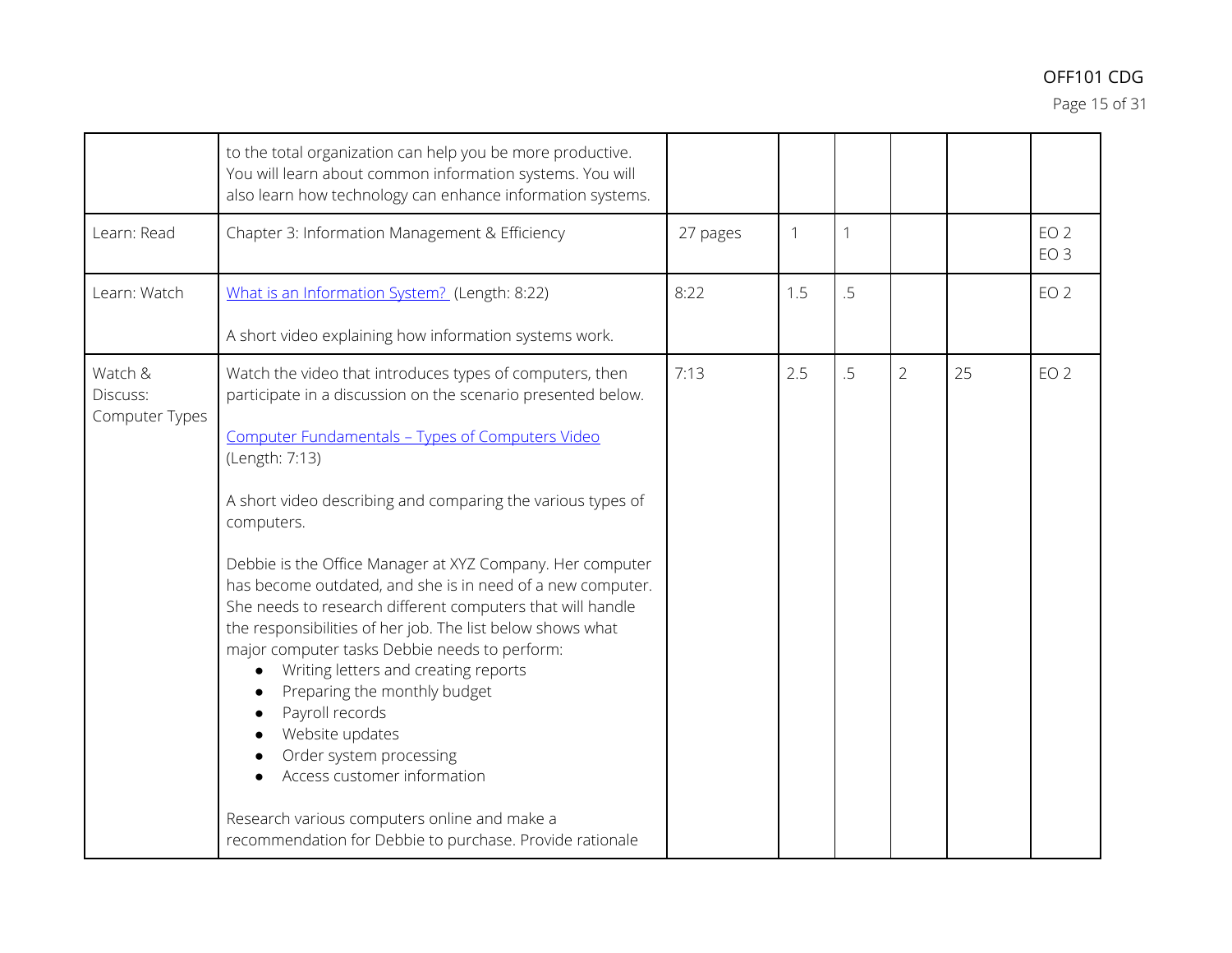Page 16 of 31

|                                            | for your selection and be specific. Consider factors such as<br>computer capability and price. Post your response to this<br>discussion in at least 250 words and respond to at least two<br>peers' postings with at least 100 words each.<br>Online students only: Respond to the starter questions by<br>Tuesday and make a follow-up post to a fellow student or<br>your instructor by Wednesday.                                                                                                                                                                                                                                                                                                                                                                                                                                                                                                                                                                                                                                            |                |    |                |    |                 |
|--------------------------------------------|-------------------------------------------------------------------------------------------------------------------------------------------------------------------------------------------------------------------------------------------------------------------------------------------------------------------------------------------------------------------------------------------------------------------------------------------------------------------------------------------------------------------------------------------------------------------------------------------------------------------------------------------------------------------------------------------------------------------------------------------------------------------------------------------------------------------------------------------------------------------------------------------------------------------------------------------------------------------------------------------------------------------------------------------------|----------------|----|----------------|----|-----------------|
| Practice: Use<br>Data to Make<br>Decisions | You work for a small company that embroiders or prints<br>names, logos, and art on various items. T-shirts, sweatshirts,<br>uniforms, tote bags, and mugs are examples of these items.<br>You are considering ways to improve sales by providing<br>information to customers in better ways. Last month, which<br>you consider a typical month, the company received orders in<br>the following ways:<br><b>Sales Channel</b><br><b>Number of Orders</b><br>8.640<br>Company website<br>3,262<br>Telephone<br>Mail (using the company's printed catalog form)<br>98<br>(Production Note: Recreate Table)<br>1. What percentage of the total orders was made in<br>each sales channel?<br>The company managers are considering three<br>2.<br>options for improving the order process:<br>Making the website more informative and<br>easier to use<br>Adding another associate to handle<br>telephone orders<br>Improving the company's printed catalog<br>Based on the information here, which option do you<br>3.<br>think would be best? Why? | $\overline{2}$ | .5 | $\overline{2}$ | 50 | EO <sub>2</sub> |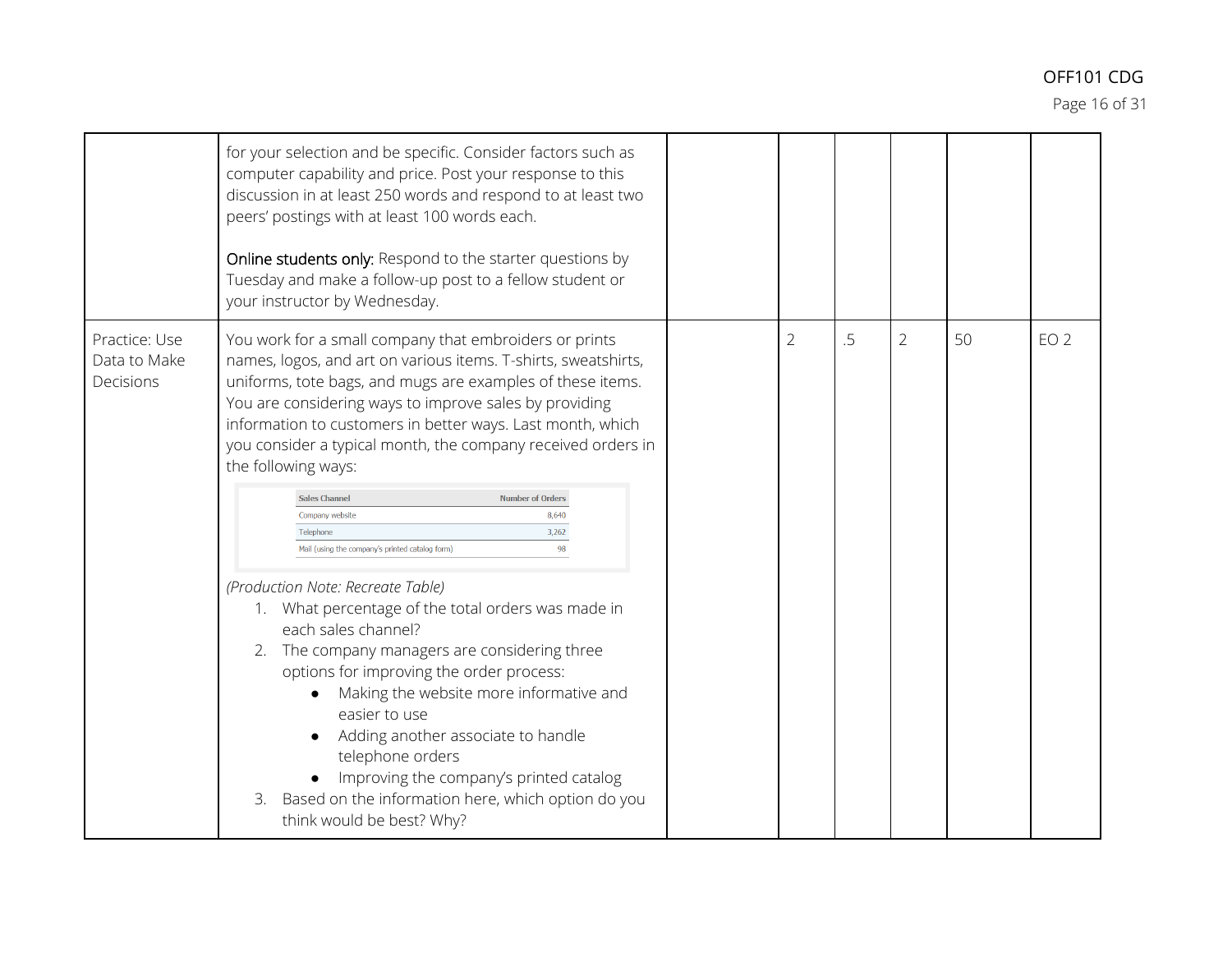Page 17 of 31

|                                 | 4. In talking with the associates for telephone sales, you<br>learn that many customers say they refer to the<br>printed catalog when ordering by telephone. Does<br>this information change your recommendation? Why?<br>5. What other information should be considered when<br>making this decision?<br>Respond to the questions in an MS Word document and<br>submit the Word file.                                                                                                                                                                                                                                                                                                                                                                                                                                                                                                                                                                                                                                                                                                                                                      |     |    |     |     |                 |
|---------------------------------|---------------------------------------------------------------------------------------------------------------------------------------------------------------------------------------------------------------------------------------------------------------------------------------------------------------------------------------------------------------------------------------------------------------------------------------------------------------------------------------------------------------------------------------------------------------------------------------------------------------------------------------------------------------------------------------------------------------------------------------------------------------------------------------------------------------------------------------------------------------------------------------------------------------------------------------------------------------------------------------------------------------------------------------------------------------------------------------------------------------------------------------------|-----|----|-----|-----|-----------------|
| Apply: Reinforce<br>Math Skills | You work for an organization that gives training seminars on<br>various topics. Recently, the company completed a series of<br>seminars in five cities. The fee for each person at three of<br>the seminars was \$1,000. At two of the seminars (Update on<br>Virtual Meetings and Using Smartphones) the fee for each<br>person was \$500. You were given the task of emailing the<br>manager of each seminar site and getting enrollment figures<br>for the courses. The details you recorded are shown below.<br>Record the title of each of the five seminars on a<br>$1_{\cdot}$<br>separate line. Calculate and record the following:<br>The total number of participants for each<br>seminar<br>The grand total number of participants for<br>all seminars<br>The total revenue earned from each seminar<br>The grand total of all revenue received<br>The total number of participants in each city<br>2. Identify the seminar with the largest total number<br>of participants and the seminar producing the<br>largest total revenue.<br>Compose an email message in MS Word to the<br>3.<br>managers and include the appropriate | 1.5 | .5 | 1.5 | 100 | EO <sub>3</sub> |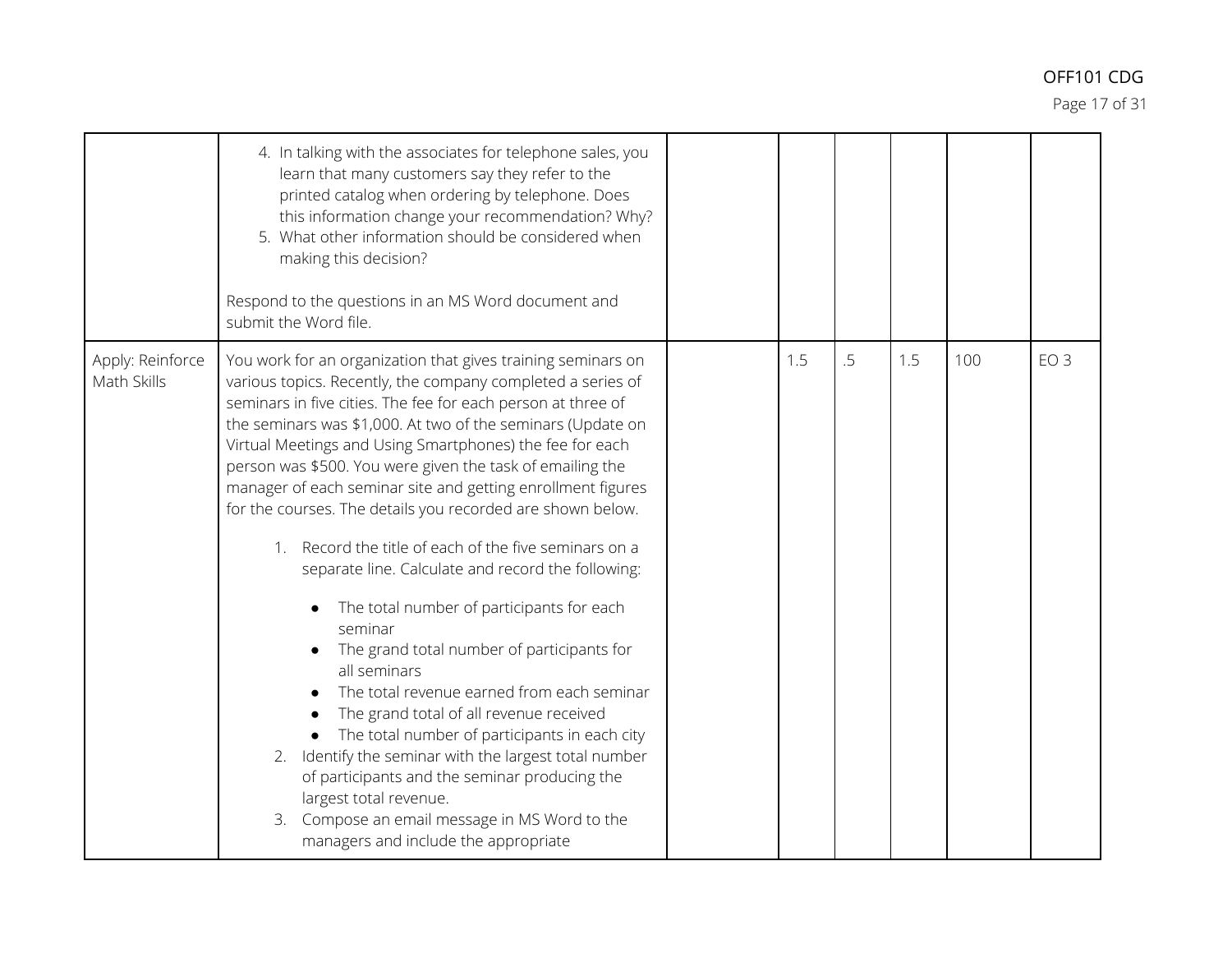Page 18 of 31

# **Week 2 – Lesson 4 – Banking and Payroll**

| <b>Title</b> | Contents                                                                                                                                                                                                 | URL / ToT<br>Rationale | Lec<br><b>Hrs</b> | Out<br><b>Hrs</b> | Fac<br><b>Hrs</b> | Points | Align |
|--------------|----------------------------------------------------------------------------------------------------------------------------------------------------------------------------------------------------------|------------------------|-------------------|-------------------|-------------------|--------|-------|
| EOs          | EO 4: Demonstrate the ability to solve problems involving<br>numbers                                                                                                                                     |                        |                   |                   |                   |        |       |
| Intro        | As an office worker, you may need to perform payroll<br>procedures and handle employee benefits. In this lesson, you<br>will learn about the procedures used in handling cash and<br>banking activities. |                        |                   |                   |                   |        |       |
| Learn: Read  | Chapter 7: Banking and Payroll                                                                                                                                                                           | 26 pages               |                   |                   |                   |        | EO 4  |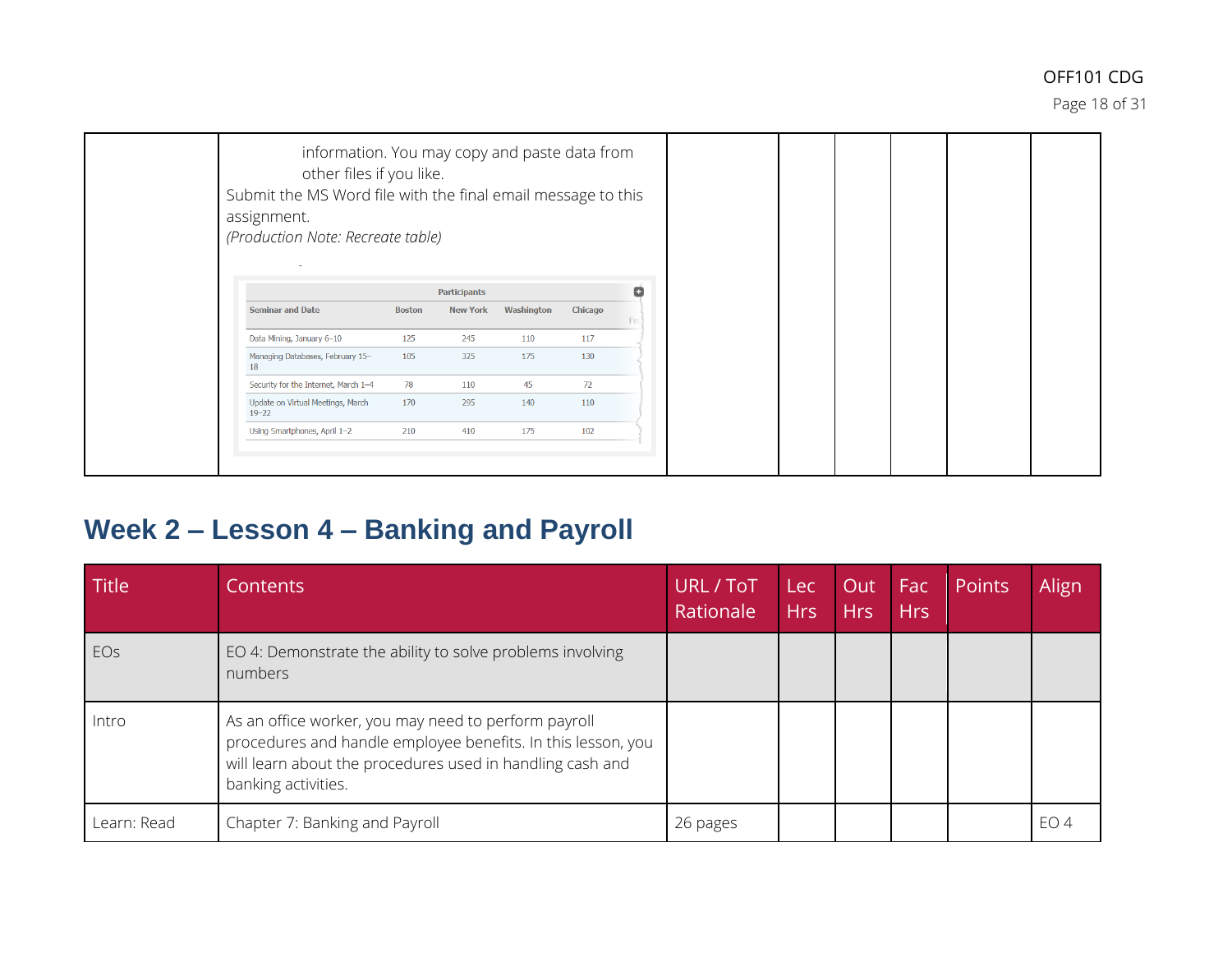Page 19 of 31

| Learn: Watch                                          | <b>Accounting for Beginners/Bank Reconciliation Video (Length:</b><br>12:31)<br>A short video explaining bank reconciliation, adjusted balance,<br>and other accounting basics.                                                                                                                                                                                                                                                                                                                                                                                                                                                                                                                                                                                                                                                                                                                                                                                                                                                                                                                                                                                                                                                                                                                                                                                                                       | 12:31 | 1.5 | .5 |                |    | EO <sub>4</sub> |
|-------------------------------------------------------|-------------------------------------------------------------------------------------------------------------------------------------------------------------------------------------------------------------------------------------------------------------------------------------------------------------------------------------------------------------------------------------------------------------------------------------------------------------------------------------------------------------------------------------------------------------------------------------------------------------------------------------------------------------------------------------------------------------------------------------------------------------------------------------------------------------------------------------------------------------------------------------------------------------------------------------------------------------------------------------------------------------------------------------------------------------------------------------------------------------------------------------------------------------------------------------------------------------------------------------------------------------------------------------------------------------------------------------------------------------------------------------------------------|-------|-----|----|----------------|----|-----------------|
| Watch &<br>Discuss:<br>Electronic Check<br>Processing | Batch File Processing Video (Length: 5:50)<br>Watch the video and participate in the discussion below.<br>A short video discussing batch file virtual checks.<br>Many businesses and other organizations save time and<br>money by using electronic check processing. Rather than<br>making deposits for checks in the traditional way, an<br>employee uses a machine that electronically scans both sides<br>of checks. A file is created for the batch of checks and<br>transmitted to a check processing company. This company<br>reviews the file. If there are any problems with the scanned<br>file, the company will correct them or contact the depositor<br>for additional information.<br>When everything in the file appears to be in order, the check<br>processing company transmits the file. The data travel<br>through an electronic network for financial transactions to the<br>appropriate banks. The amounts of the checks are deducted<br>from the accounts of the individuals and businesses that<br>wrote the checks. The amount of the deposit is placed in the<br>account for the business that initiated the deposit.<br>The paper checks may be stamped with a notation, such<br>as Electronically Processed, by the check machine as they are<br>scanned. This indicates clearly that the check has been<br>processed for deposit. The paper checks are typically kept on | 5:50  |     | .5 | $\overline{2}$ | 25 | EO <sub>4</sub> |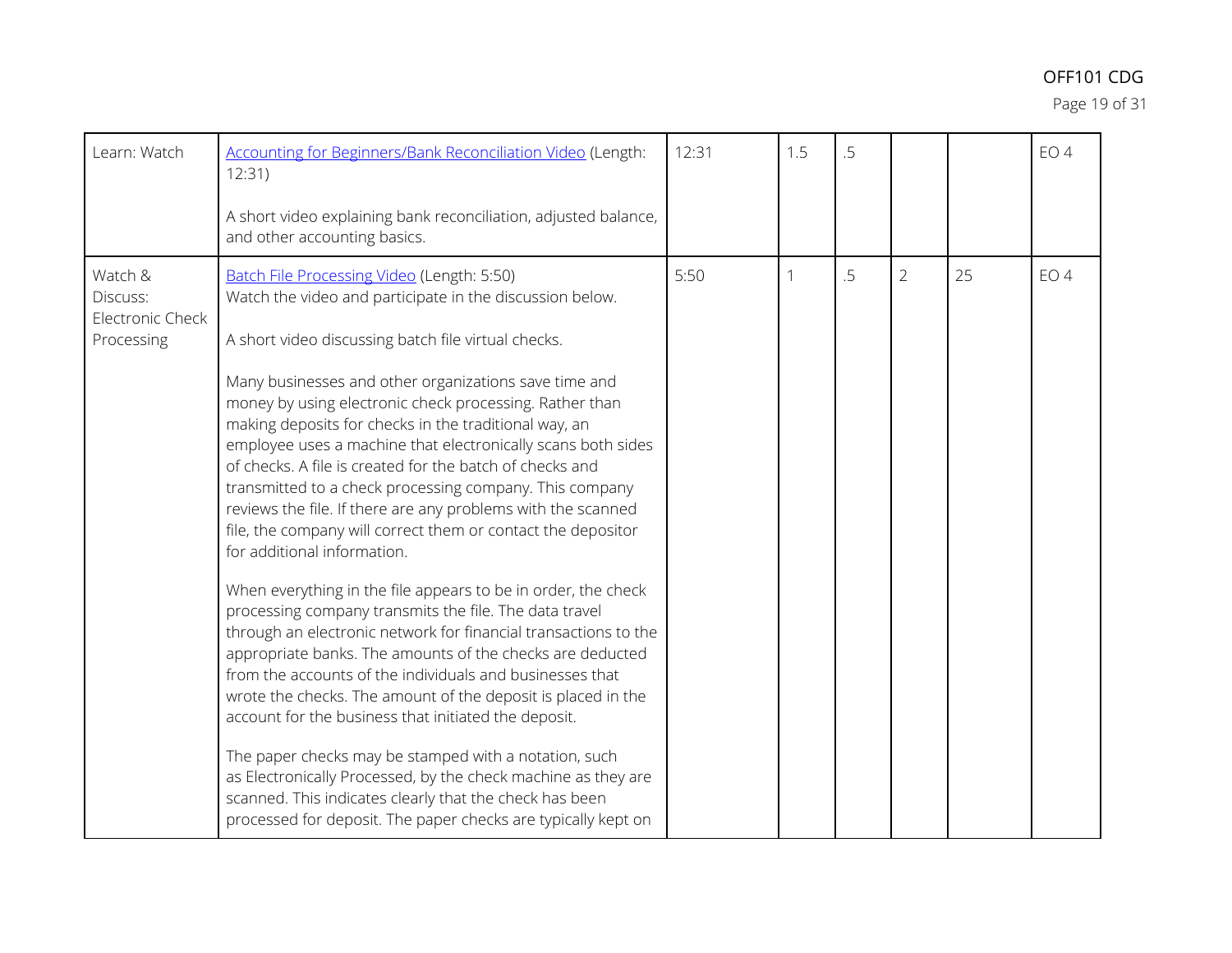Page 20 of 31

|                             | file by the business for a few months in case any questions<br>arise.<br>How might using electronic check processing save time or<br>money for a business?<br>Post your response in at least 250 words. Respond to at least<br>2 peers in 100 words or more each.<br>Online students only: Respond to the starter questions by<br>Friday and make a follow-up post to a fellow student or your<br>instructor by Sunday.                                                                                                                                                                                                                                                                                                                                                                                                                                                                                                                                                                                                                                                                                              |                |    |                |    |                 |
|-----------------------------|----------------------------------------------------------------------------------------------------------------------------------------------------------------------------------------------------------------------------------------------------------------------------------------------------------------------------------------------------------------------------------------------------------------------------------------------------------------------------------------------------------------------------------------------------------------------------------------------------------------------------------------------------------------------------------------------------------------------------------------------------------------------------------------------------------------------------------------------------------------------------------------------------------------------------------------------------------------------------------------------------------------------------------------------------------------------------------------------------------------------|----------------|----|----------------|----|-----------------|
| Practice: Make a<br>Deposit | Your tasks as an office assistant at Vine Associates include<br>preparing bank deposits. The list of checks the company has<br>received is shown below. These checks will be deposited in<br>one of two banks. The checks from L. T. Mills, Olsen Corp.,<br>Yaroff Bros., Susi & Karlin, Rice Corp., Caputa & Zinn, and<br>Prevetti Co. will be deposited at the Penn Avenue Bank; the<br>remaining checks will be deposited at the Smithfield Bank.<br>Open and print the file 7-1 Activity 2 (Production note:<br>link to this document) from the data files. This file<br>contains deposit slips for the two accounts.<br>2. Prepare a deposit slip for checks to be deposited at<br>the Penn Avenue Bank.<br>3. Prepare a deposit slip for checks to be deposited at<br>the Smithfield Bank.<br>4. Endorse the back of one check (shown on your data<br>file printout) to show how you would endorse all<br>checks for the two deposits. Use the company name<br>in a restrictive endorsement to indicate that the<br>checks are being submitted for deposit only.<br>Submit completed files to this assignment. | $\overline{2}$ | .5 | $\overline{2}$ | 50 | EO <sub>4</sub> |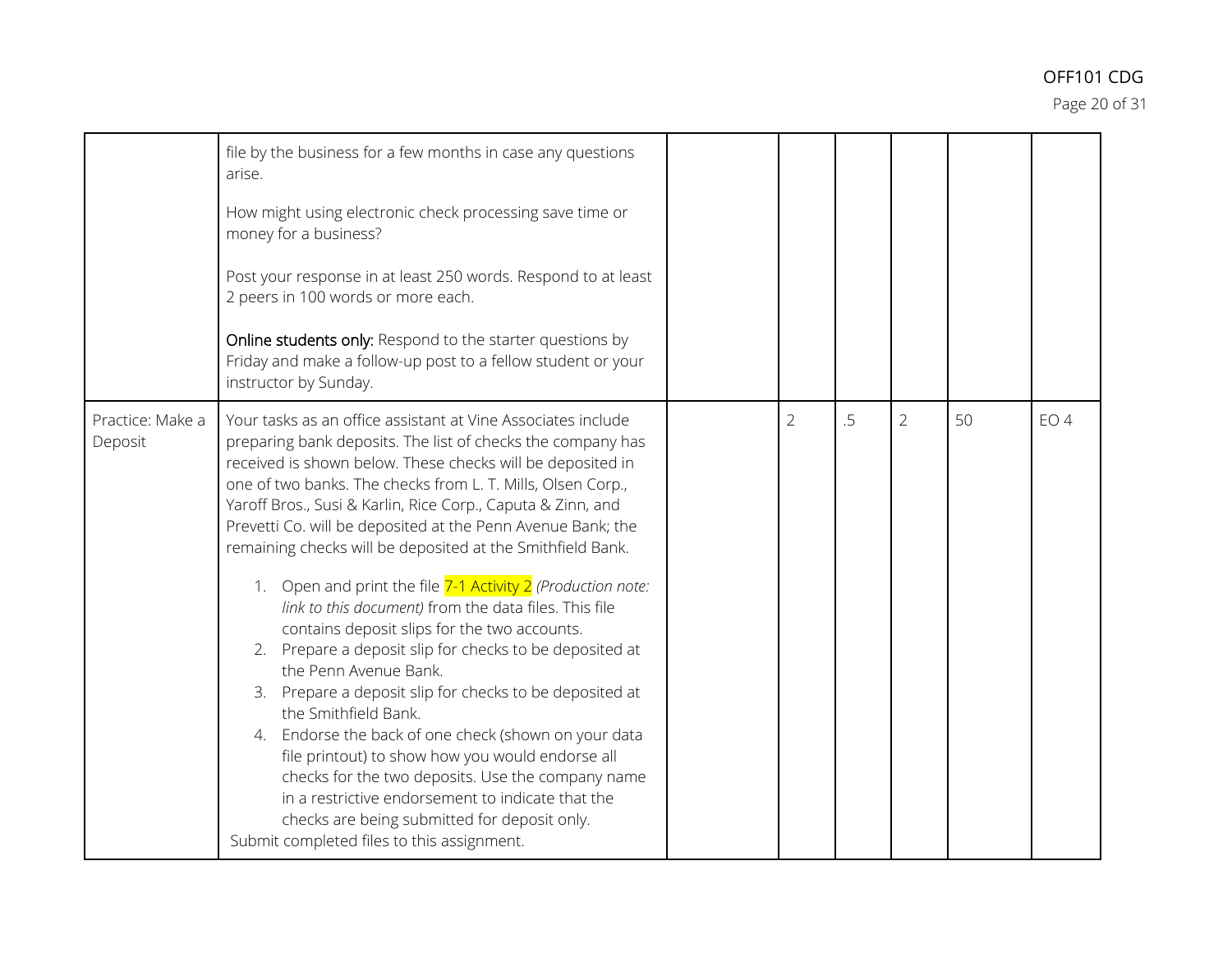Page 21 of 31

| Apply: Reconcile<br>a Cash Drawer | Tomasine works part-time as a cashier at a convenience<br>store. When she went on duty and received her cash drawer,<br>it contained \$80 in bills and coins. During her work period of<br>three hours, sales on her register were \$194.99. She has the<br>items listed below in her drawer at the end of her work<br>period. Does her cash drawer balance? If not, by what amount<br>is it over or short? Explain how you came to this conclusion in<br>at least 250 words.<br>(Production note: Please recreate this table). |                |                   |                | .5 | .5 | 2.5 | 100 | EO <sub>4</sub> |
|-----------------------------------|---------------------------------------------------------------------------------------------------------------------------------------------------------------------------------------------------------------------------------------------------------------------------------------------------------------------------------------------------------------------------------------------------------------------------------------------------------------------------------------------------------------------------------|----------------|-------------------|----------------|----|----|-----|-----|-----------------|
|                                   | $$1$ bills                                                                                                                                                                                                                                                                                                                                                                                                                                                                                                                      | 23             | <b>Dimes</b>      | 16             |    |    |     |     |                 |
|                                   | \$5 bills                                                                                                                                                                                                                                                                                                                                                                                                                                                                                                                       | 5              | <b>Nickels</b>    | $\overline{4}$ |    |    |     |     |                 |
|                                   | $$10 \text{ bills}$                                                                                                                                                                                                                                                                                                                                                                                                                                                                                                             | 4              | Pennies           | 34             |    |    |     |     |                 |
|                                   | \$20 bills                                                                                                                                                                                                                                                                                                                                                                                                                                                                                                                      | $\overline{7}$ | Check 238         | \$23.40        |    |    |     |     |                 |
|                                   | Quarters                                                                                                                                                                                                                                                                                                                                                                                                                                                                                                                        | 15             | <b>Check 1290</b> | \$18.45        |    |    |     |     |                 |
|                                   | Prepare your response in an MS Word file and submit the<br>assignment.                                                                                                                                                                                                                                                                                                                                                                                                                                                          |                |                   |                |    |    |     |     |                 |

### **Week 3 – Lesson 5 – Financial Reports and Procedures**

| Title        | Contents                                                             | URL/ToT Lec Out Fac Points<br>Rationale | Hrs Hrs Hrs |  | Align |
|--------------|----------------------------------------------------------------------|-----------------------------------------|-------------|--|-------|
| CSLO and LOs | EO 4: Demonstrate the ability to solve problems involving<br>numbers |                                         |             |  |       |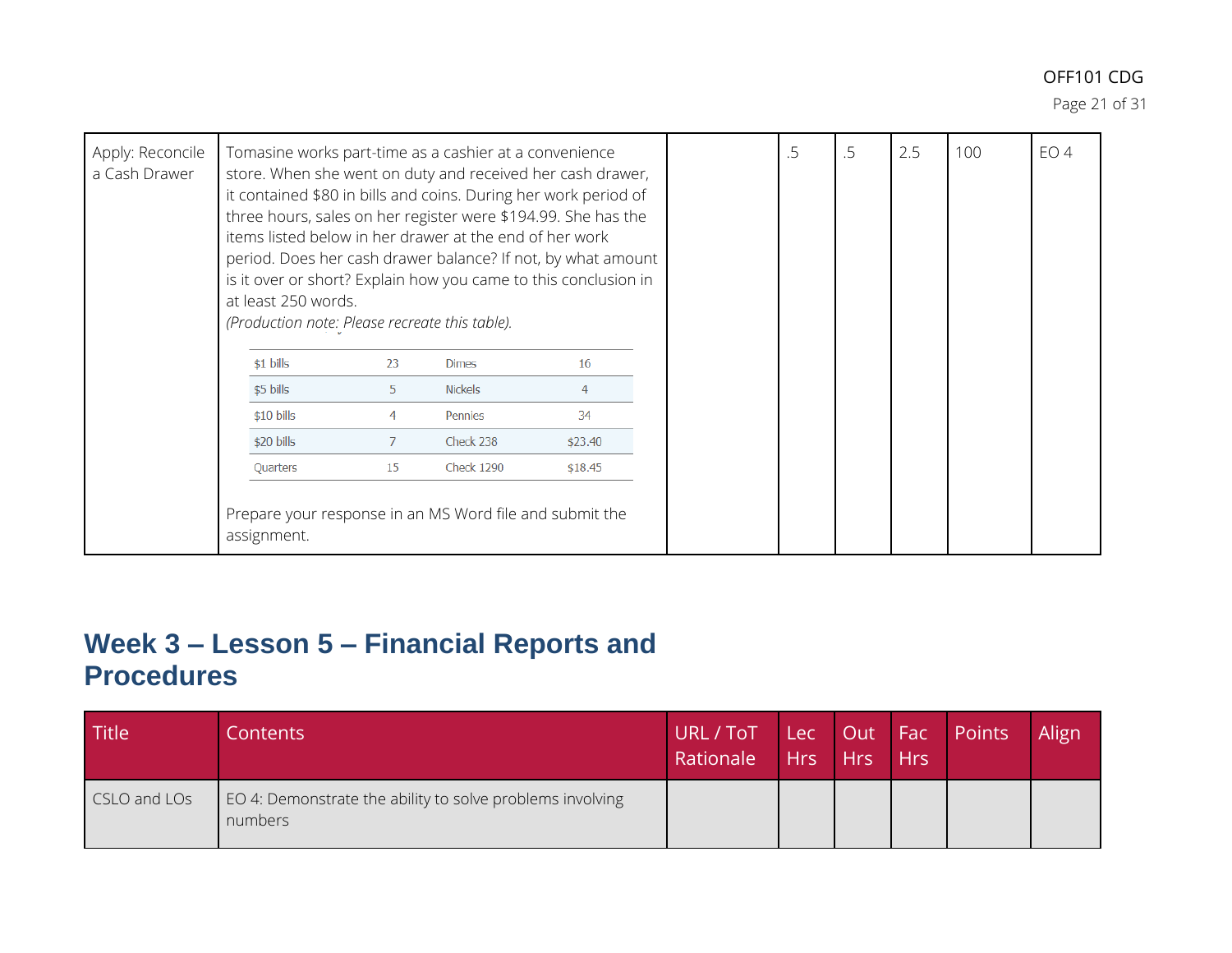Page 22 of 31

| Intro                                         | Business owners and managers want to make more money<br>than is spent in operating the business. The amount of<br>money made in a given time and other important data are<br>shown in financial statements. Nonprofit organizations also<br>use these statements. By the end of this lesson, you should<br>understand the importance of financial statements to<br>company employees, investors, and others.<br>Billing customers and making payments are routine tasks for<br>company employees. However, it is very important that these<br>tasks be done correctly and on time. You will learn about<br>procedures for billing customers and making payments in this<br>chapter. |          |     |    |                |    |                 |
|-----------------------------------------------|-------------------------------------------------------------------------------------------------------------------------------------------------------------------------------------------------------------------------------------------------------------------------------------------------------------------------------------------------------------------------------------------------------------------------------------------------------------------------------------------------------------------------------------------------------------------------------------------------------------------------------------------------------------------------------------|----------|-----|----|----------------|----|-----------------|
| Learn: Read                                   | Chapter 8: Financial Reports and Procedures                                                                                                                                                                                                                                                                                                                                                                                                                                                                                                                                                                                                                                         | 20 pages |     |    |                |    | EO <sub>4</sub> |
| Learn: Watch                                  | The Importance and Use of Budgets Within an Organization<br>Video (Length: 5:38)<br>A short video discussing why budgeting is important within an<br>organization.                                                                                                                                                                                                                                                                                                                                                                                                                                                                                                                  | 5:38     |     | .5 |                |    | EO <sub>4</sub> |
|                                               |                                                                                                                                                                                                                                                                                                                                                                                                                                                                                                                                                                                                                                                                                     |          |     |    |                |    |                 |
| Watch &<br>Discuss: Training<br><b>Budget</b> | Watch the video, then review the scenario below and post to<br>the discussion.<br>How to Maximize Your Training Budget Video (Length: 36:37)                                                                                                                                                                                                                                                                                                                                                                                                                                                                                                                                        | 36:37    | 1.5 | .5 | $\overline{2}$ | 25 | EO <sub>4</sub> |
|                                               | A recorded webinar discussing how to maximize your budget<br>for training needs.                                                                                                                                                                                                                                                                                                                                                                                                                                                                                                                                                                                                    |          |     |    |                |    |                 |
|                                               | <b>SCENARIO</b>                                                                                                                                                                                                                                                                                                                                                                                                                                                                                                                                                                                                                                                                     |          |     |    |                |    |                 |
|                                               | Johnson Company's budget included \$15,000 for staff training<br>for the year. More training than expected was needed to train<br>employees to use the new order entry software. By August 1,                                                                                                                                                                                                                                                                                                                                                                                                                                                                                       |          |     |    |                |    |                 |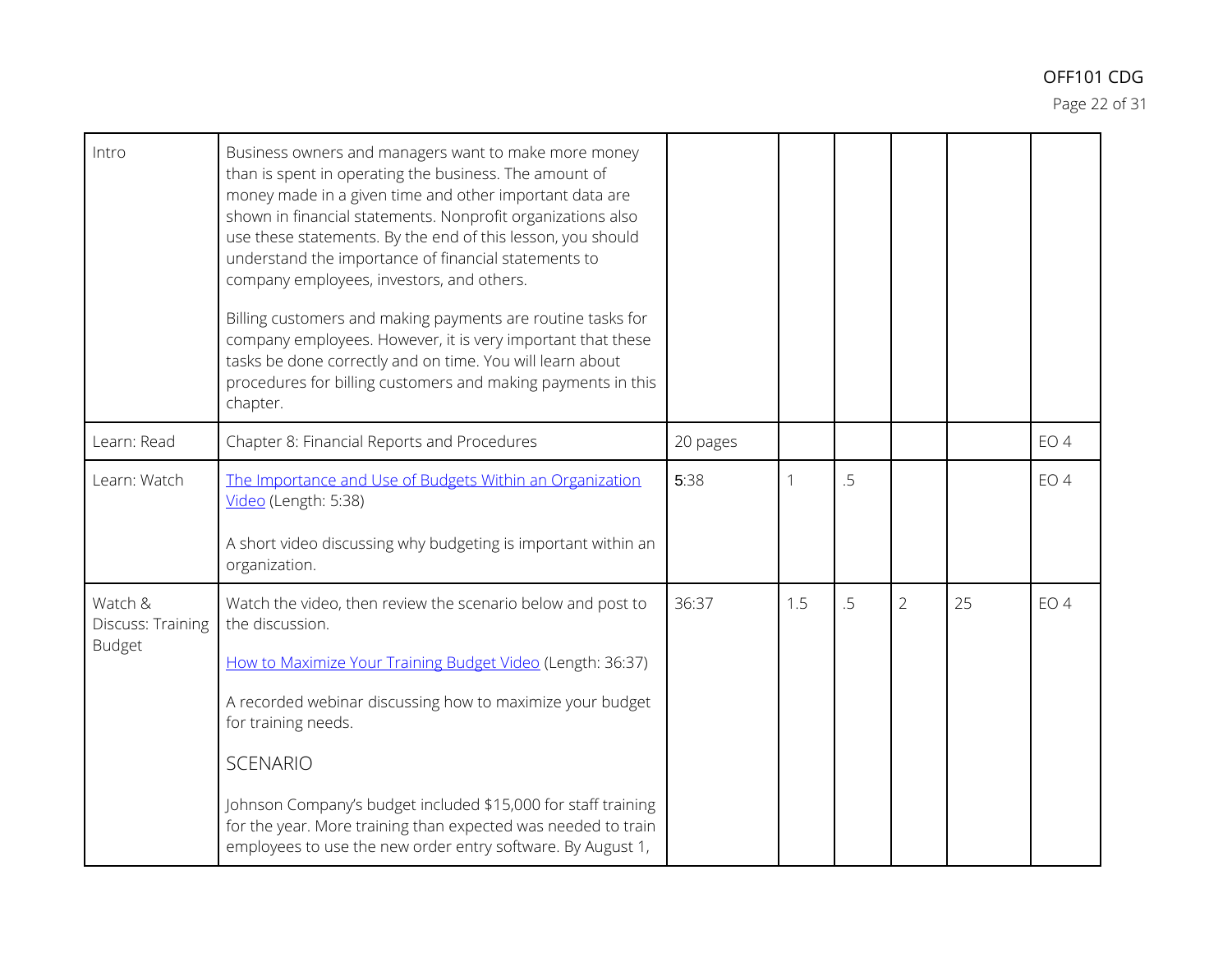Page 23 of 31

|                                                | \$12,650 of the \$15,000 budgeted amount had been spent. As<br>a result, the manager, Anna Lui, changed the procedure for<br>approving training. She issued a memo stating that all staff<br>training for the remainder of the year must receive her prior<br>approval as well as the usual approval from the department<br>head.<br>Suppose you work for Johnson Company and want to attend<br>a training seminar that is held each year in October. You know<br>the company's training budget is often spent by August each<br>year. What might you do in this situation?<br>Post your response in at least 250 words. Respond to at least<br>2 peers with 100 or more words each.<br>Online students only: Respond to the starter questions by<br>Tuesday and make a follow-up post to a fellow student or<br>your instructor by Wednesday. |  |     |    |   |    |        |
|------------------------------------------------|------------------------------------------------------------------------------------------------------------------------------------------------------------------------------------------------------------------------------------------------------------------------------------------------------------------------------------------------------------------------------------------------------------------------------------------------------------------------------------------------------------------------------------------------------------------------------------------------------------------------------------------------------------------------------------------------------------------------------------------------------------------------------------------------------------------------------------------------|--|-----|----|---|----|--------|
| Practice:<br>Projected<br>Income<br>Statements | You are an office worker for Duncan's Auto Detailing. The<br>owner, Mr. Leon Duncan, has asked you to create two<br>projected income statements for next year based on two<br>different levels of potential business.                                                                                                                                                                                                                                                                                                                                                                                                                                                                                                                                                                                                                          |  | 1.5 | .5 | 1 | 50 | $EO$ 4 |
|                                                | 1. Open the file 8-1 Activity 2 (Production note: link to this<br>file) from the data files. This file contains last year's<br>income statement for Duncan's Auto Detailing.<br>2. Make two copies of last year's income statement<br>sheet in the workbook. Name the copies "Best<br>Case" and "Worst Case".<br>3. Change the second line of the title of the Best Case<br>and Worst Case sheets to Projected Income<br>Statement. On the Best Case and Worst Case sheets,                                                                                                                                                                                                                                                                                                                                                                    |  |     |    |   |    |        |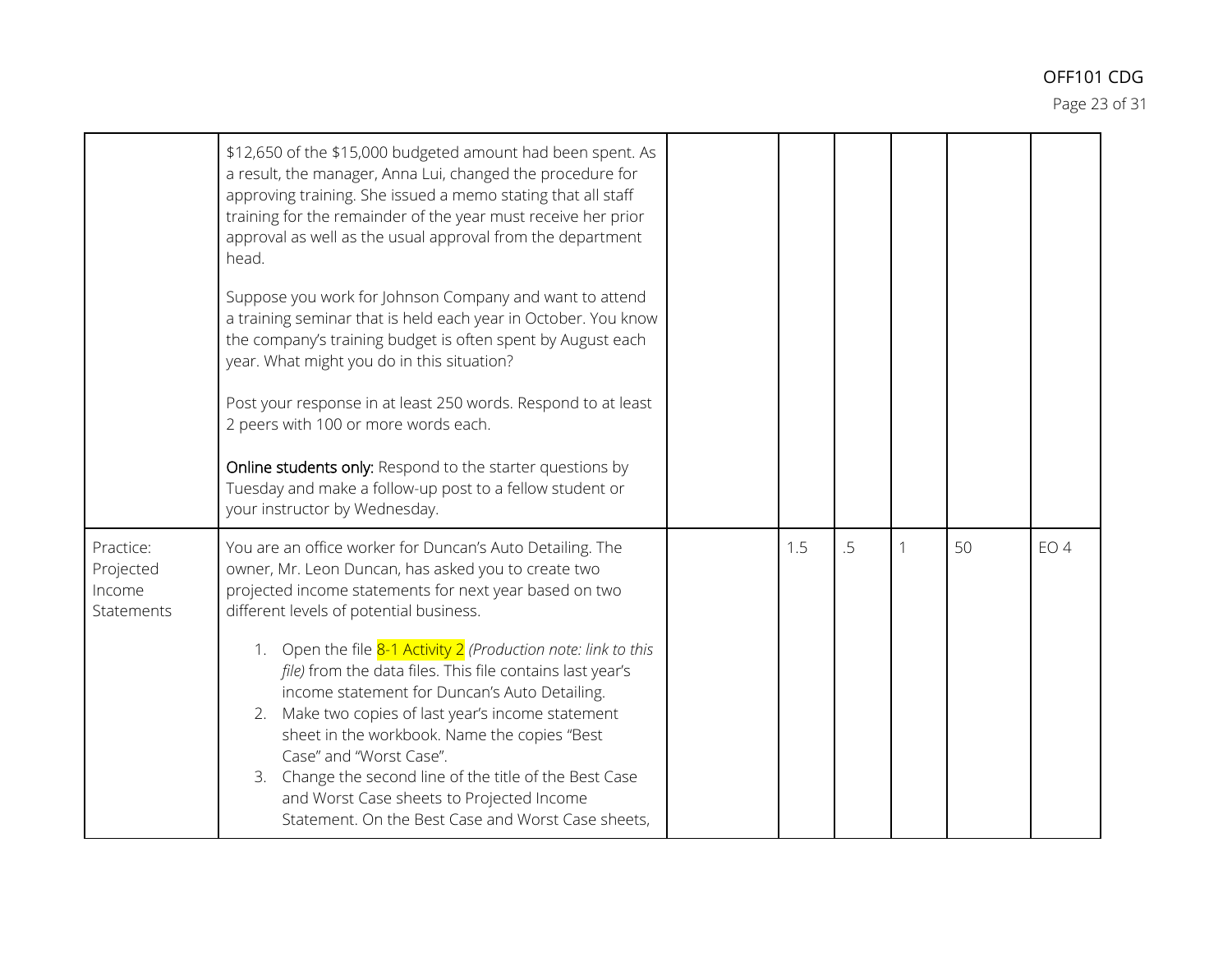Page 24 of 31

| insert a row above the date and add the heading Best<br>Case or Worst Case.<br>4. Make the changes Mr. Duncan projects for the BEST<br><b>CASE</b> as listed below:                                                                                                                                                                                                                                                                                                                                                                                                                                                                                   |  |  |  |
|-------------------------------------------------------------------------------------------------------------------------------------------------------------------------------------------------------------------------------------------------------------------------------------------------------------------------------------------------------------------------------------------------------------------------------------------------------------------------------------------------------------------------------------------------------------------------------------------------------------------------------------------------------|--|--|--|
| Sales will increase by 25 percent compared to<br>last year.<br>Detailing labor will increase by \$20,000.<br>Supplies will increase by 25 percent.<br>Advertising will increase by \$400.<br>Payroll taxes will increase by \$1,500.<br>$\bullet$<br>Utilities will increase by 25 percent.<br>Miscellaneous expense will stay the same.<br>Income tax expense will be at the same rate<br>as last year. To find last year's rate, divide the<br>income tax by the net income before tax on<br>last year's sheet.<br>5. Make the changes Mr. Duncan projects for the<br><b>WORST CASE</b> as listed below:                                            |  |  |  |
| Sales will decrease by 20 percent compared<br>to last year.<br>Detailing labor will decrease by \$20,000.<br>Supplies will decrease by 20 percent.<br>Payroll taxes will decrease by \$1,500.<br>Utilities will decrease by 20 percent.<br>$\bullet$<br>Miscellaneous expense will stay the same.<br>Income tax expense will be at the same rate<br>as last year.<br>6. Format the BEST CASE and WORST CASE sheets to<br>print attractively on the page. Print copies of the<br>sheets for the best-case and worst-case projections.<br>7. What were the gross profit on sales percentages for<br>the two alternatives? How much profit or loss after |  |  |  |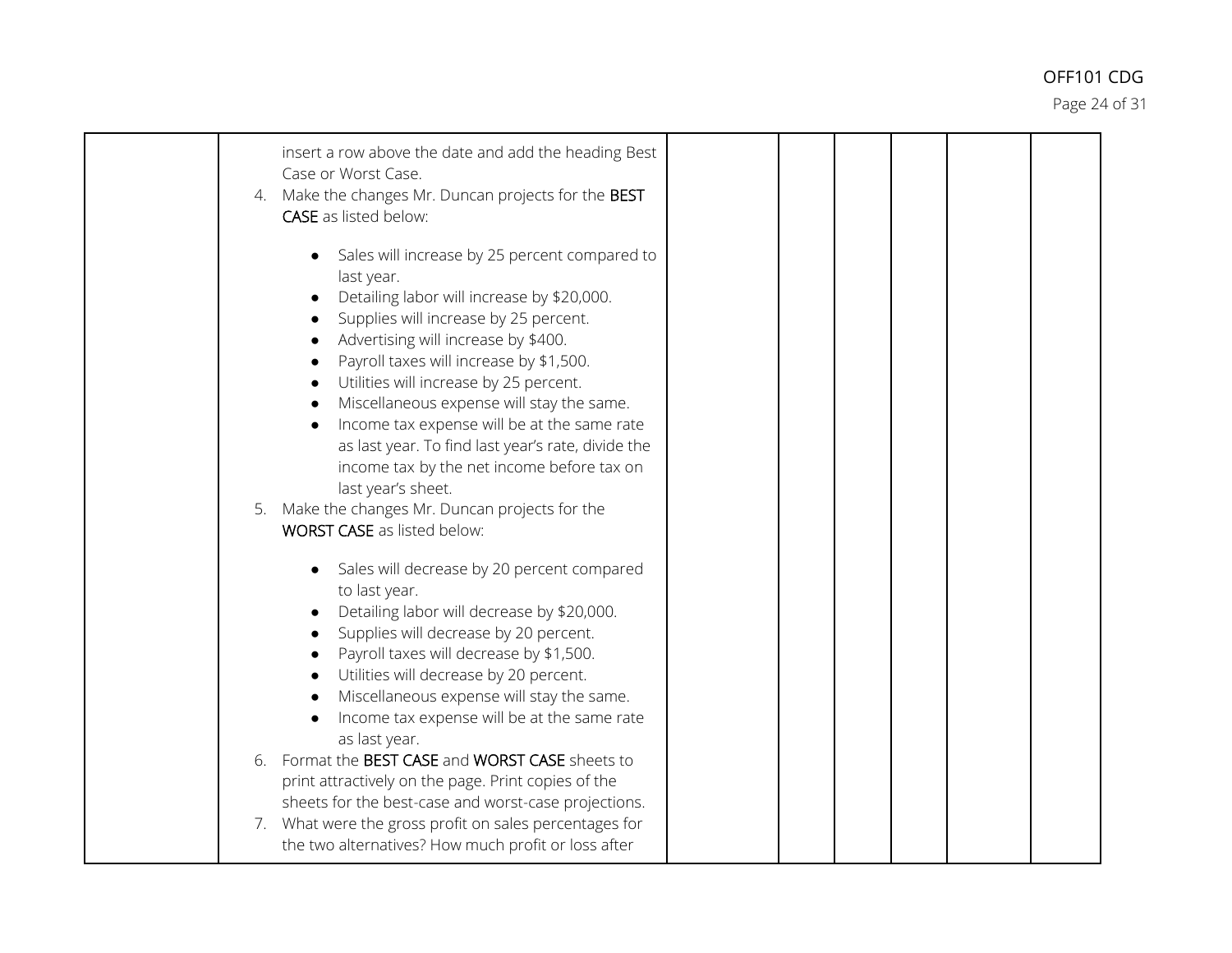Page 25 of 31

|                                    | 250 words.                                                                                                                                                                                                                                                                                                                                                                                                                                                                                                                                                                                        | taxes will Mr. Duncan have under each alternative?<br>In an MS Word file, respond to these questions in at least |              |                     |  |  |    |     |                 |
|------------------------------------|---------------------------------------------------------------------------------------------------------------------------------------------------------------------------------------------------------------------------------------------------------------------------------------------------------------------------------------------------------------------------------------------------------------------------------------------------------------------------------------------------------------------------------------------------------------------------------------------------|------------------------------------------------------------------------------------------------------------------|--------------|---------------------|--|--|----|-----|-----------------|
| Apply: Payment<br><b>Discounts</b> | Invoices often show payment terms for discounts, such as<br>2/10, net 30. This means that the customer may take a 2<br>percent discount from the invoice total if payment is made<br>within ten calendar days of the invoice date. If payment is not<br>made by the discount date, full payment is due within 30 days<br>of the invoice date. Terms net 30 means no discount is<br>available, and the invoice should be paid in 30 days.<br>Find the payment amounts due for the invoices listed below.<br>Prepare the below data and the discount information in an<br>MS Excel file and submit. |                                                                                                                  |              |                     |  |  | .5 | 100 | EO <sub>4</sub> |
|                                    | Invoice No.                                                                                                                                                                                                                                                                                                                                                                                                                                                                                                                                                                                       | Amount                                                                                                           | Terms        | <b>Invoice Date</b> |  |  |    |     |                 |
|                                    | 2478                                                                                                                                                                                                                                                                                                                                                                                                                                                                                                                                                                                              | \$5,200.20                                                                                                       | 2/10, net 30 | February 2          |  |  |    |     |                 |
|                                    | 10032                                                                                                                                                                                                                                                                                                                                                                                                                                                                                                                                                                                             | 425.68                                                                                                           | 1/10, net 30 | March 10            |  |  |    |     |                 |
|                                    | 9825                                                                                                                                                                                                                                                                                                                                                                                                                                                                                                                                                                                              | 985.46                                                                                                           | net 30       | March 15            |  |  |    |     |                 |
|                                    | 60532                                                                                                                                                                                                                                                                                                                                                                                                                                                                                                                                                                                             | 2,010.00                                                                                                         | 2/10, net 30 | March 25            |  |  |    |     |                 |
|                                    | 298                                                                                                                                                                                                                                                                                                                                                                                                                                                                                                                                                                                               | 3,589.67                                                                                                         | 1/10, net 30 | March 26            |  |  |    |     |                 |

# **Week 3 – Lesson 6 – Ongoing Professional Development**

| Title | Contents | URL/ToT Lec Out Fac Points Align |  |  |  |
|-------|----------|----------------------------------|--|--|--|
|       |          | Rationale Hrs Hrs Hrs            |  |  |  |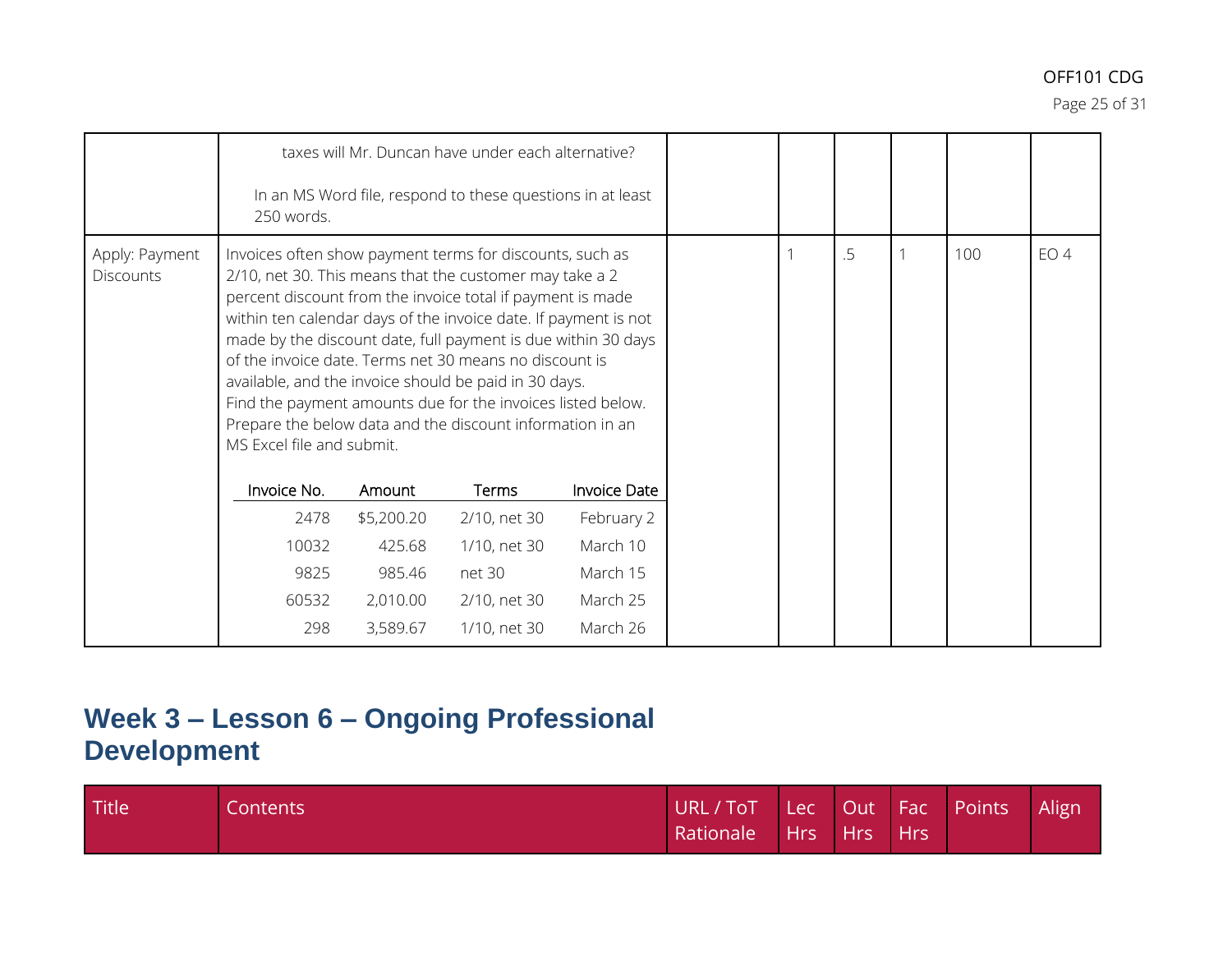Page 26 of 31

| EOs                                      | EO 2: Recognize the steps needed to solve business problems                                                                                                                                                             |          |     |    |     |    |                 |
|------------------------------------------|-------------------------------------------------------------------------------------------------------------------------------------------------------------------------------------------------------------------------|----------|-----|----|-----|----|-----------------|
| Intro                                    | Professional development involves increasing skills or<br>knowledge to succeed on the job. Developing leadership skills<br>is an important aspect of professional development.                                          |          |     |    |     |    |                 |
|                                          | Employees in many positions need leadership skills. As you<br>study this lesson, you will learn about leadership roles, traits,<br>styles, and strategies.                                                              |          |     |    |     |    |                 |
|                                          | Lifelong learning is also an important aspect of professional<br>development. As business products, services, and procedures<br>change, you will need to learn new skills and knowledge to be<br>an effective employee. |          |     |    |     |    |                 |
|                                          | In this lesson, you will explore opportunities for ongoing<br>learning as well as formal and informal learning<br>environments.                                                                                         |          |     |    |     |    |                 |
| Learn: Read                              | Chapter 14: Ongoing Professional Development                                                                                                                                                                            | 20 pages |     |    |     |    | EO <sub>2</sub> |
| Learn: Watch                             | You're Always On: Your Career Development Cycle Video<br>(Length: 13:35)                                                                                                                                                | 13:35    | 1   |    |     |    |                 |
|                                          | A brief video discussing the importance of professional<br>development in the workplace.                                                                                                                                |          |     |    |     |    |                 |
| Watch &<br>Discuss:<br>Leadership Skills | How to Be a Leader - The 7 Great Leadership Traits Video<br>(Length: 7:20)                                                                                                                                              | 7:20     | 1.5 | .5 | 1.5 | 25 | EO <sub>2</sub> |
|                                          | A short video describing leadership traits and their styles.                                                                                                                                                            |          |     |    |     |    |                 |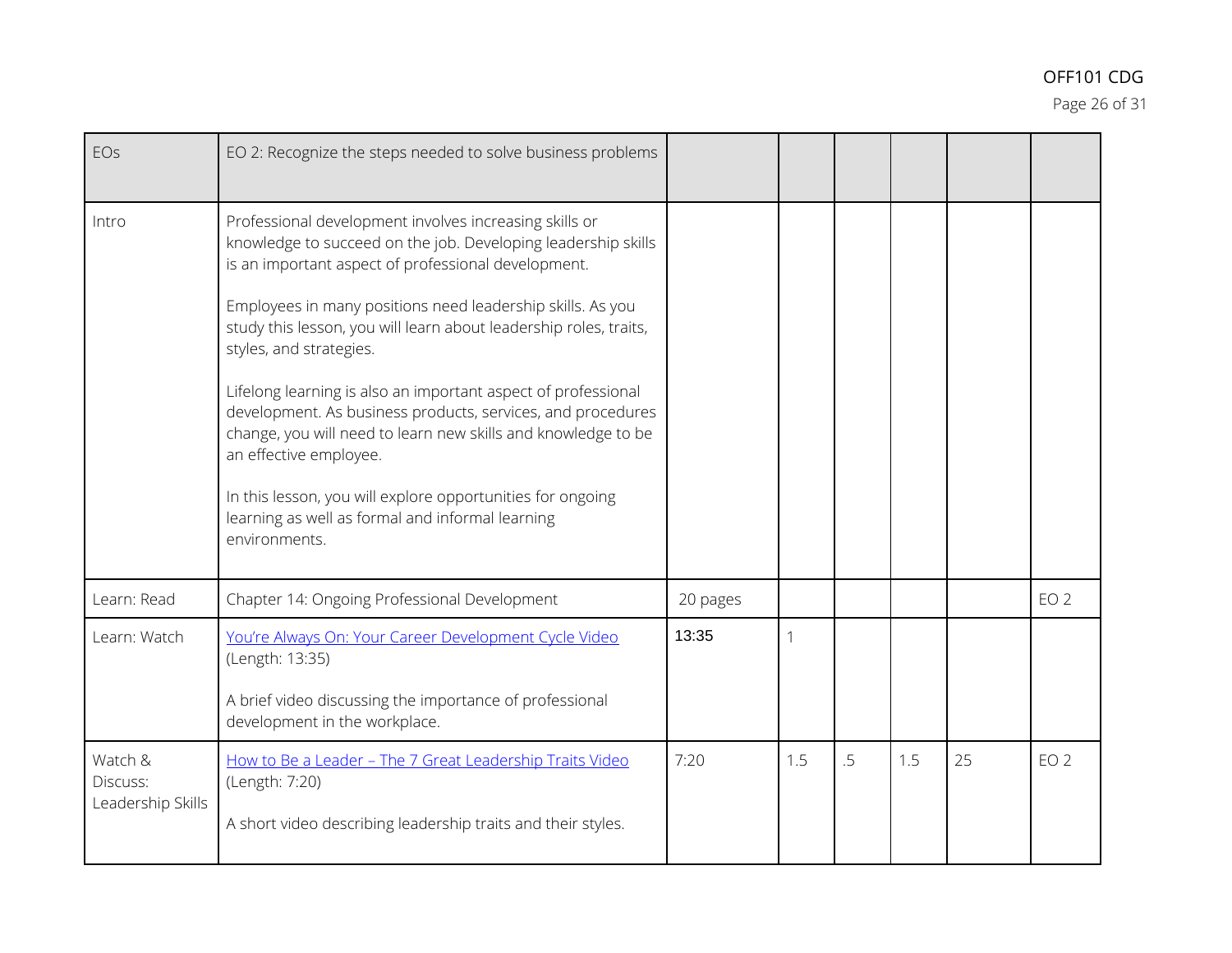Page 27 of 31

|                                              | Respond to the below discussion question. Be sure your<br>original posting is 250 or more words and you respond to at<br>least 2 peers' postings in at least 100 words each.<br>What are some positions in a company where the employee<br>needs leadership skills? Be sure to describe the position and<br>the types of leadership skills needed and why.<br>Online students only: Respond to the starter questions by<br>Friday and make a follow-up post to a fellow student or your<br>instructor by Sunday.                                                                                                                                                                                                                                                                                                                                                                                                                                                                                                                                                                             |     |    |    |    |                 |
|----------------------------------------------|----------------------------------------------------------------------------------------------------------------------------------------------------------------------------------------------------------------------------------------------------------------------------------------------------------------------------------------------------------------------------------------------------------------------------------------------------------------------------------------------------------------------------------------------------------------------------------------------------------------------------------------------------------------------------------------------------------------------------------------------------------------------------------------------------------------------------------------------------------------------------------------------------------------------------------------------------------------------------------------------------------------------------------------------------------------------------------------------|-----|----|----|----|-----------------|
| Practice:<br>Reinforce Math<br><b>Skills</b> | 1. A survey was conducted in a company with 200<br>employees. Each employee was given descriptions of<br>three leadership styles: autocratic, democratic, and<br>delegative. Each employee was asked to identify the<br>leadership style that most closely matches the one used<br>by her or his manager. Autocratic leadership style was<br>selected by 20 employees. Delegative leadership style<br>was selected by 5 percent of the employees. What<br>percentage of the employees selected democratic<br>leadership style?<br>When the employee survey (from question 1) was<br>2.<br>repeated six months later, 150 employees selected<br>democratic leadership style. What is the increase or<br>decrease in the number of people who selected this<br>leadership style? What percent of increase or decrease<br>does this change represent?<br>Employees were asked to rate the effectiveness of their<br>3.<br>managers on a scale of 1-5. The number of responses<br>for each rating score is shown below. What percentage<br>of the total responses did each rating score receive? | 2.5 | .5 | -1 | 50 | EO <sub>2</sub> |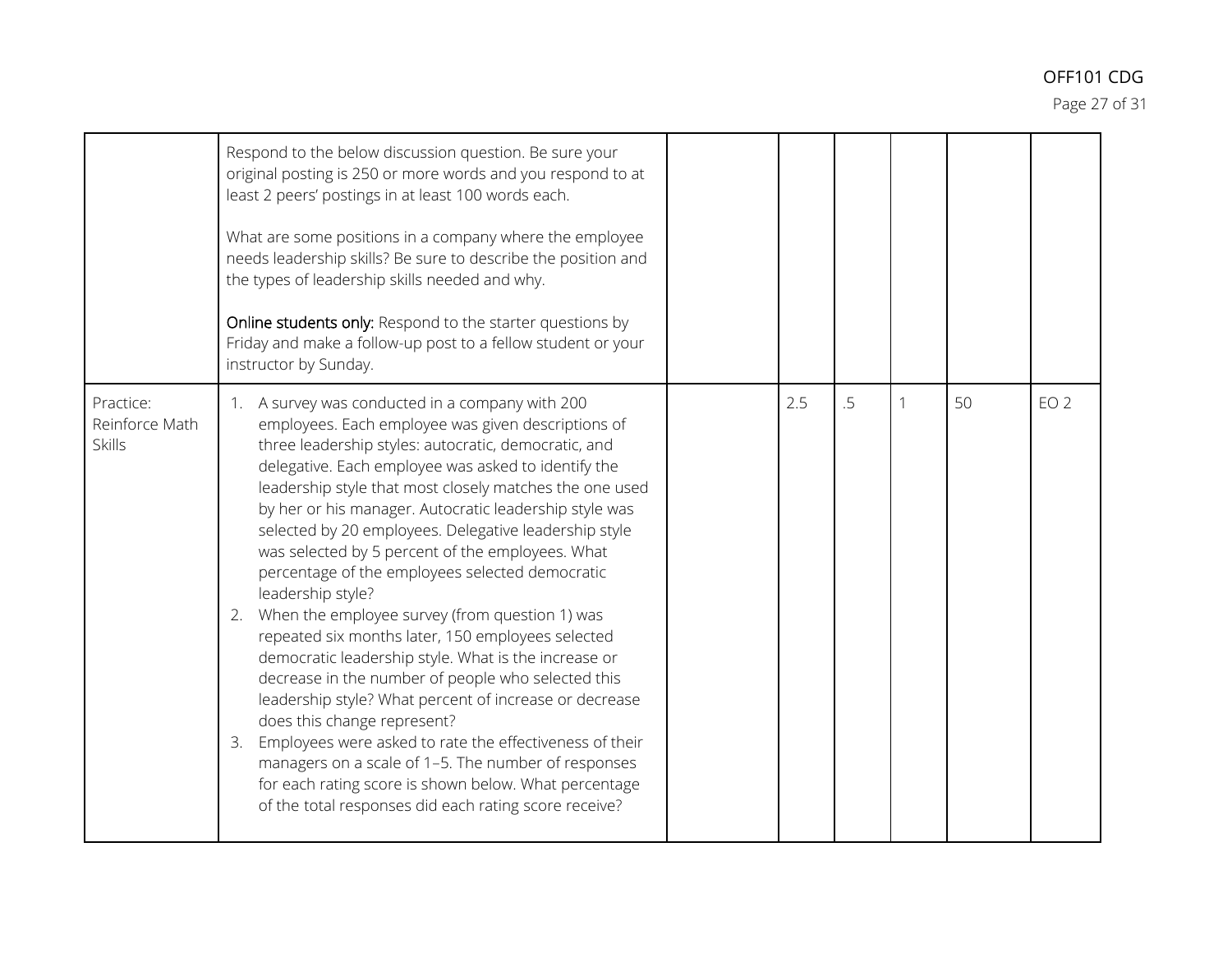Page 28 of 31

|                      | (Production note: Recreate this file). |                                                                                                                                                                 |  |   |    |     |    |                 |
|----------------------|----------------------------------------|-----------------------------------------------------------------------------------------------------------------------------------------------------------------|--|---|----|-----|----|-----------------|
|                      | <b>Rating Score</b>                    | <b>Number Of</b><br><b>Employees</b>                                                                                                                            |  |   |    |     |    |                 |
|                      |                                        | 14                                                                                                                                                              |  |   |    |     |    |                 |
|                      | 2                                      | 10                                                                                                                                                              |  |   |    |     |    |                 |
|                      | 3                                      | 66                                                                                                                                                              |  |   |    |     |    |                 |
|                      | 4                                      | 94                                                                                                                                                              |  |   |    |     |    |                 |
|                      | 5                                      | 16                                                                                                                                                              |  |   |    |     |    |                 |
|                      | to this assignment.                    | Using the software tools necessary, prepare a response<br>showing your work in an MS Word file and submit that file                                             |  |   |    |     |    |                 |
| Apply:<br>Leadership |                                        | You have learned about three basic leadership styles:<br>autocratic, democratic, and delegative.                                                                |  | 1 | .5 | 1.5 | 50 | EO <sub>2</sub> |
| Styles               |                                        | Read the leadership style descriptions listed below. For<br>each one, tell which leadership style is being described.<br>Some may apply to more than one style. |  |   |    |     |    |                 |
|                      | 1.<br>decision-making process.         | Both the leader and the followers take part in the<br>2. The leader tells the followers what needs to be<br>accomplished and provides the resources needed.     |  |   |    |     |    |                 |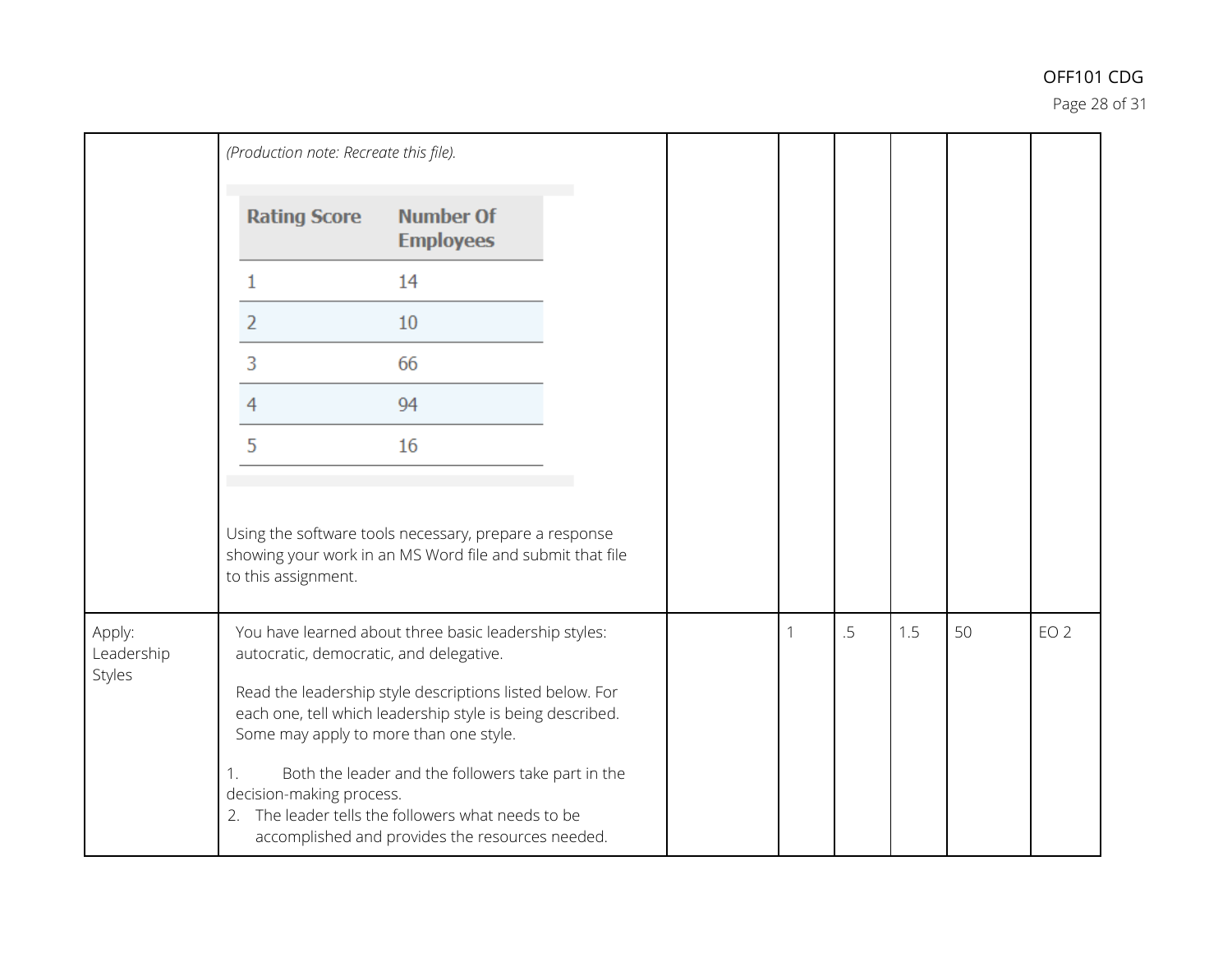Page 29 of 31

| All decisions are made by the leader.<br>3.<br>The leader has the final say in decisions but listens to<br>4.<br>input from followers.<br>Followers make the decisions about how to accomplish<br>5.<br>goals.<br>Followers have little or no influence in the decision<br>6.<br>process.<br>Works best when followers have expert skill and<br>knowledge and are good at setting and meeting<br>deadlines.<br>Works best when the leader and the other employees<br>8.<br>have the knowledge or skills needed to make decisions.<br>Works best when the leader has the expert knowledge or<br>skills needed to make decisions and the followers do not.<br>10. Works best when there is enough time to request and<br>consider input from followers. |  |  |  |
|-------------------------------------------------------------------------------------------------------------------------------------------------------------------------------------------------------------------------------------------------------------------------------------------------------------------------------------------------------------------------------------------------------------------------------------------------------------------------------------------------------------------------------------------------------------------------------------------------------------------------------------------------------------------------------------------------------------------------------------------------------|--|--|--|
| Prepare your responses to each item in an MS Word file and<br>submit the MS Word file to this assignment.                                                                                                                                                                                                                                                                                                                                                                                                                                                                                                                                                                                                                                             |  |  |  |

# **End of Class Activities**

| <b>Title</b>     | <b>Contents</b>                                                                                                                                                                                                                                                                                                                                              |
|------------------|--------------------------------------------------------------------------------------------------------------------------------------------------------------------------------------------------------------------------------------------------------------------------------------------------------------------------------------------------------------|
| Course<br>Survey | Thank you for taking time to provide information regarding your online course. The information collected here will be used to<br>evaluate course design, textbook selection, resources/training, and instructor performance. This survey is anonymous and your<br>answers will not be visible to your instructor until after grades are posted for the term. |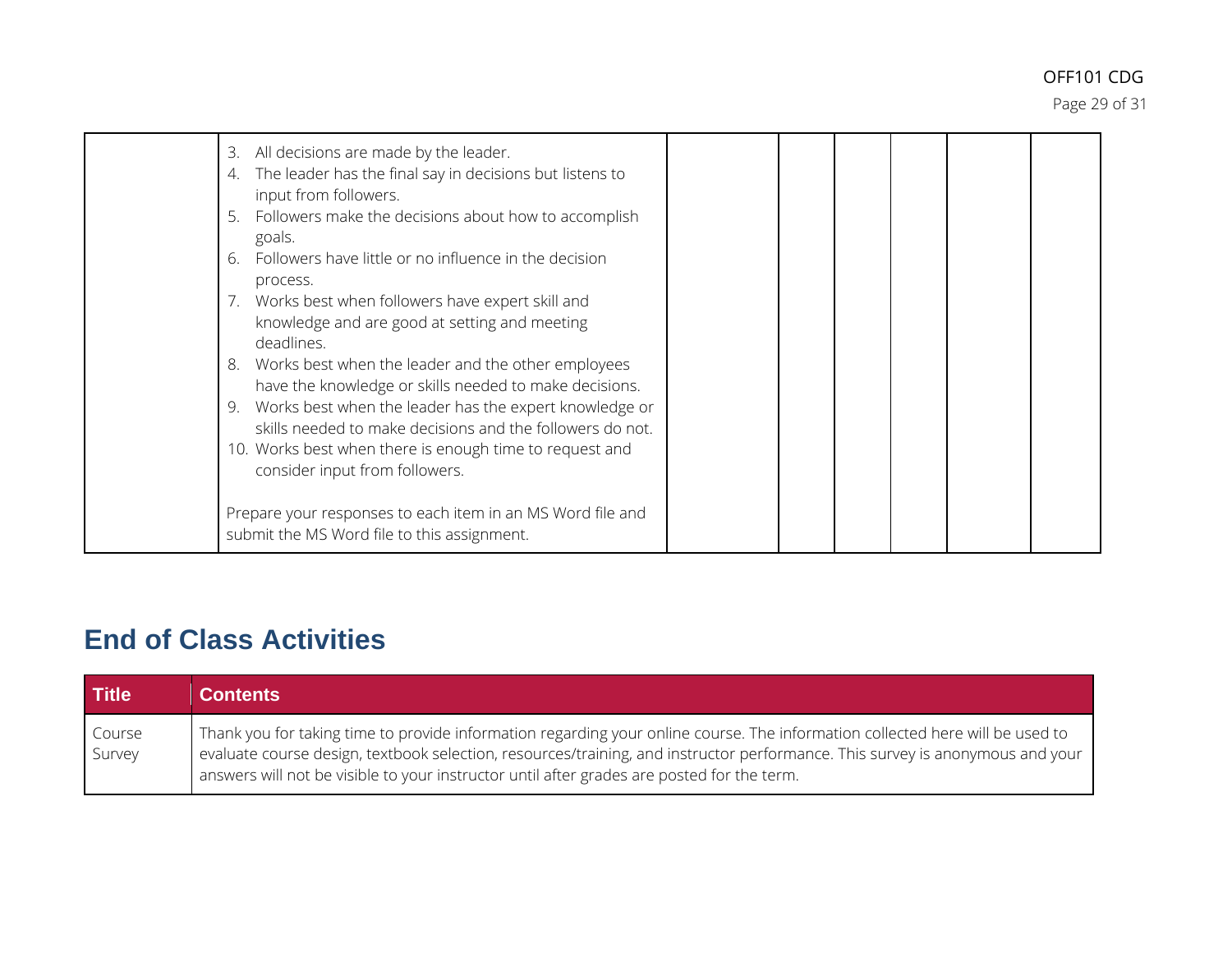## **Total Hours**

(To update totals, select the table and then select Function-F9 (Mac) or F9 (PC). Only works in desktop version of Word.)

| 9                    | Lec Hrs | Out Hrs        | <b>Total Contact</b><br><b>Hrs</b> | Fac Hrs        | <b>Points</b> |
|----------------------|---------|----------------|------------------------------------|----------------|---------------|
| Week 1 Lesson 1      | 6       |                | $\overline{7}$                     | 6              | 175           |
| Week 1 Lesson 2      | 4.5     | $\mathfrak{Z}$ | 7.5                                | 6              | 175           |
| Week 2 Lesson 1      | 8.5     | 3              | 11.5                               | 5.5            | 175           |
| Week 2 Lesson 2      | 5       | $\overline{2}$ | $\overline{7}$                     | 6.5            | 175           |
| Week 3 Lesson 1      | 5       | $\overline{2}$ | $\overline{7}$                     | $\overline{4}$ | 175           |
| Week 3 Lesson 2      | 6       | 1.5            | 7.5                                | $\overline{4}$ | 125           |
| <b>Course Totals</b> | 35      | 12.5           | 47.5                               | 32             | 1000          |
|                      |         |                |                                    |                |               |

| Minimum TOT Requirement | <b>Student Hours</b> | <b>Outside Hours</b> | $\sf Total$<br><b>Contact Hours</b> | <b>Faculty Hours</b> |
|-------------------------|----------------------|----------------------|-------------------------------------|----------------------|
| Per credit hour         | 10 hours             | 2.5 hours            | 12.5 hours                          | NА                   |